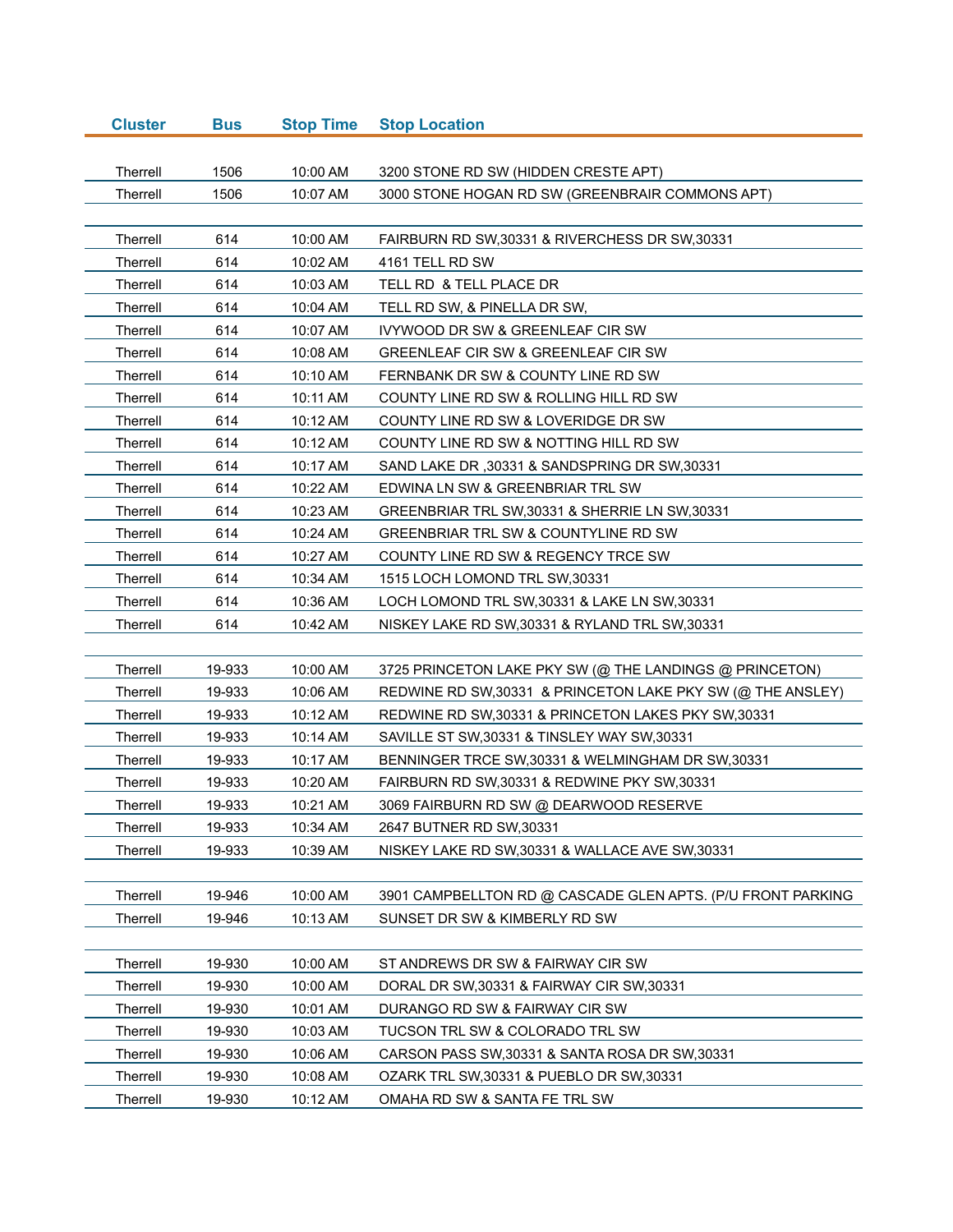| Therrell        | 19-930 | 10:13 AM | SANTA FE TRL & EL PASO RD SW                              |
|-----------------|--------|----------|-----------------------------------------------------------|
| Therrell        | 679    | 10:00 AM | BLACK FOREST TRL SW, 30331 & THE FONTAINEBLEAU SW, 30331  |
| Therrell        | 679    | 10:02 AM | SORRENTO DR SW & THE FONTAINBLEAU SW                      |
| Therrell        | 679    | 10:08 AM | 3381 GREENBRIAR PKY SW @ ALTA APTS                        |
| Therrell        | 679    | 10:18 AM | 3378 GREENBRIAR PKWY SW, ATLANTA, GA 30331                |
| Therrell        | 679    | 10:25 AM | BARGE RD SW, 30331 & DALE LN SW, 30331                    |
| Therrell        | 679    | 10:26 AM | BARGE RD SW, 30331 & BEN HILL CT SW, 30331                |
| Therrell        | 679    | 10:27 AM | CAMP GROUND RD SW, 30331 & FAIRBURN RD SW, 30331          |
|                 |        |          |                                                           |
| Therrell        | 19-931 | 10:00 AM | CHILDRESS DR SW, 30311 & KEY DR SW, 30311                 |
| Therrell        | 19-931 | 10:01 AM | CHILDRESS DR SW, 30311 & GLEN ECHO DR SW, 30311           |
| Therrell        | 19-931 | 10:02 AM | CHILDRESS DR SW, 30311 & HIDDEN VILLAGE APT ENT SW, 30331 |
| Therrell        | 19-931 | 10:13 AM | ESPLANADE CIR SW, 30311 & MCMURRAY DR SW, 30311           |
| Therrell        | 19-931 | 10:16 AM | CHILDRESS DR SW & MCMURRAY DR SW                          |
| Therrell        | 19-931 | 10:17 AM | CHILDRESS DR SW, 30311 & PANTHER TRL SW, 30311            |
| Therrell        | 19-931 | 10:26 AM | FAIRBURN RD SW & MT GILEAD RDSW                           |
| Therrell        | 19-931 | 10:29 AM | CAMP GROUND RD SW, 30331 & RUX RD SW, 30331               |
|                 |        |          |                                                           |
| Therrell        | 19-934 | 10:00 AM | BARGE RD SW, 30331 & VALELAND AVE SW, 30331               |
| Therrell        | 19-934 | 10:01 AM | BARGE RD SW & BUNKER HILL DR SW                           |
| Therrell        | 19-934 | 10:01 AM | BARGE RD SW & GREENBRIAR PKY SW                           |
| Therrell        | 19-934 | 10:02 AM | BARGE RD SW, 30331 & INDIAN ROCK RD SW, 30331             |
| Therrell        | 19-934 | 10:05 AM | HOGAN RD SW, 30331 & CLEARWATER RD SW, 30331              |
| Therrell        | 19-934 | 10:07 AM | HOGAN RD SW, 30331 & CAMBRIDGE DR SW, 30331               |
| Therrell        | 19-934 | 10:09 AM | STONE RD SW, 30331 & TAMPA TRL SW, 30331                  |
| Therrell        | 19-934 | 10:09 AM | STONE RD SW, 30331 & HAMPSHIRE WALK SW, 30331             |
| Therrell        | 19-934 | 10:10 AM | STONE RD SW & BARROW DR SW                                |
| Therrell        | 19-934 | 10:10 AM | STONE RD SW, 30331 & BUNKER HILL DR SW, 30331             |
| Therrell        | 19-934 | 10:11 AM | STONE RD SW & ASBURY LN SW                                |
|                 |        |          |                                                           |
| Therrell        | 681    | 10:00 AM | CASCADE PARC BLVD SW.30311 & TIARA CIR SW.30311           |
| Therrell        | 681    | 10:01 AM | (CASCADE PARC) CASCADE PARC BLVD SW & TIARA CIR SW        |
| Therrell        | 681    | 10:07 AM | CASCADE PARC BLVD SW, 30311 & MT GILEAD RD SW, 30311      |
| Therrell        | 681    | 10:07 AM | MT GILEAD RD SW & MEADOWLAND DR SW                        |
| Therrell        | 681    | 10:16 AM | AUSTIN RD SW & HILL ACRES RD SW                           |
| Therrell        | 681    | 10:20 AM | KING GEORGE LN SW & KING EDWARD TRL SW                    |
| Therrell        | 681    | 10:22 AM | KING EDWARD TRL SW & AUSTIN RD SW                         |
| Therrell        | 681    | 10:24 AM | MELVIN DR SW, 30331 & FAIRBURN RD SW, 30331               |
| <b>Therrell</b> | 681    | 10:25 AM | 1614 FAIRBURN RD SW, 30331                                |
| Therrell        | 681    | 10:29 AM | LANDAU LN SW & FAIRBURN RD SW, 30331                      |
| Therrell        | 681    | 10:35 AM | KIMBERLY RD SW, 30331 & MELVIN DR SW, 30331               |
| Therrell        | 681    | 10:36 AM | KIMBERLY RD SW & GRANT DR SW                              |
|                 |        |          |                                                           |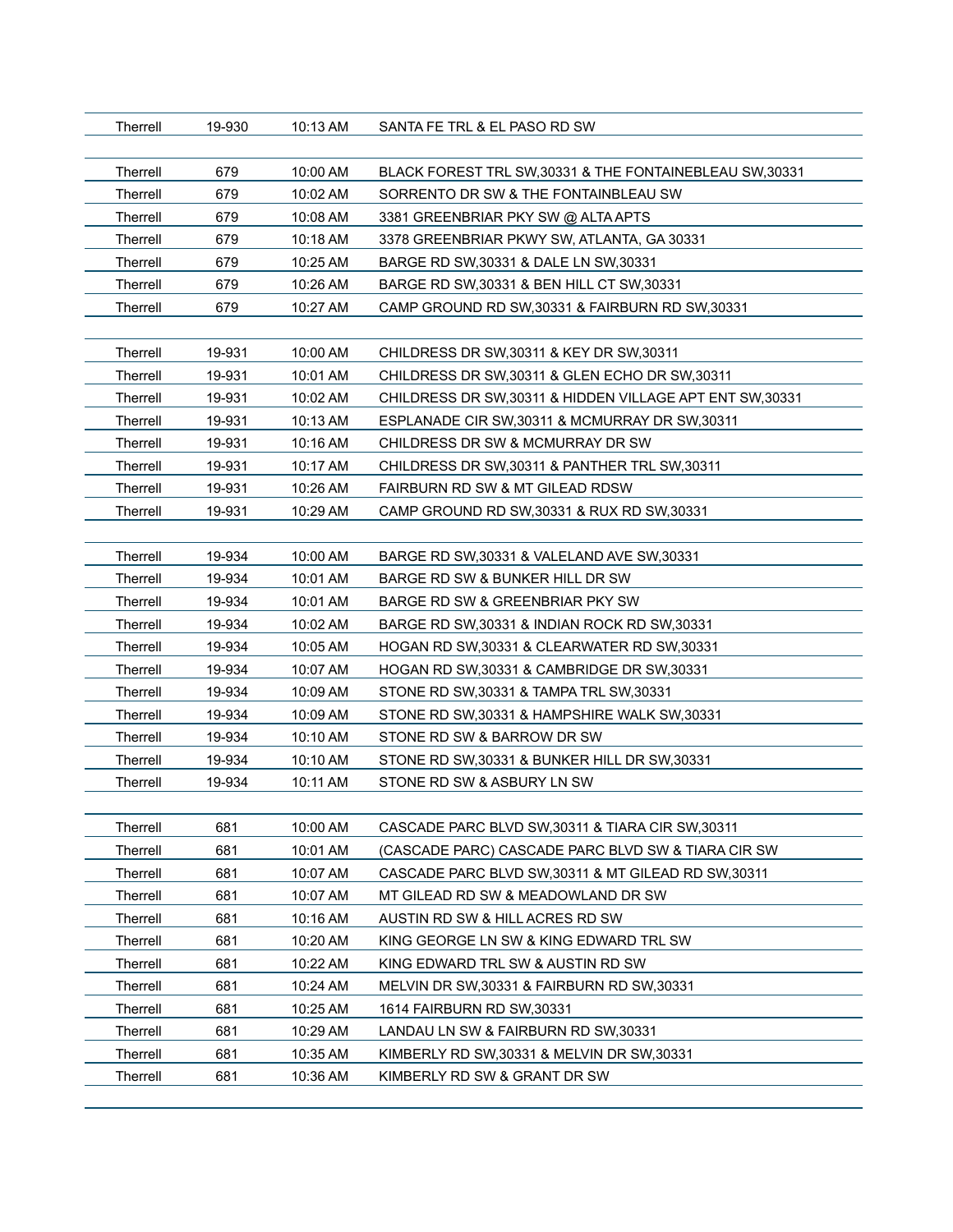| Therrell        | 657    | 10:00 AM | FAIRBURN RD SW, 30331 & NEWHALEM ST SW, 30331             |
|-----------------|--------|----------|-----------------------------------------------------------|
| Therrell        | 657    | 10:04 AM | 1371 KIMBERLY RD SW (ASHLEY COURT APTS) (BOYS)            |
|                 |        |          |                                                           |
| <b>Therrell</b> | 19-942 | 10:00 AM | DEVON DR SW & LANDRUM DR SW                               |
| <b>Therrell</b> | 19-942 | 10:03 AM | LAURENS CIR SW, 30311 & LAURENS DR SW, 30311              |
| <b>Therrell</b> | 19-942 | 10:05 AM | WRIGHT RD SW & HARBIN RD SW                               |
| <b>Therrell</b> | 19-942 | 10:13 AM | DODSON DR SW, 30311 & HEAD RD SW, 30311                   |
| Therrell        | 19-942 | 10:14 AM | DODSON DR SW,30311 & LANDRUM DR SW,30311                  |
| Therrell        | 19-942 | 10:17 AM | SANDRINGHAM DR SW, 30311 & WINDSOR DR SW, 30311           |
| <b>Therrell</b> | 19-942 | 10:23 AM | 1899 HARBIN RD SW                                         |
|                 |        |          |                                                           |
| <b>Therrell</b> | 643    | 10:00 AM | DANFORTH RD SW, & REUNION PL SW,                          |
| <b>Therrell</b> | 643    | 10:00 AM | DANFORTH RD SW, 30331 & REGENCY CENTER DR SW, 30331       |
| <b>Therrell</b> | 643    | 10:01 AM | DANFORTH RD SW & APOLLO DR SW                             |
| Therrell        | 643    | 10:05 AM | 800 CASCADE KNOLLS DR SW, 30331                           |
| <b>Therrell</b> | 643    | 10:15 AM | GUILFORD FOREST DR SW, 30331 & NEW BRITAIN DR SW, 30331   |
| Therrell        | 643    | 10:19 AM | GUILFORD FOREST DR SW, 30331 & HAMDEN FOREST DR SW, 30331 |
|                 |        |          |                                                           |
| <b>Therrell</b> | 19-944 | 10:00 AM | FAIRBURN RD SW.30331 & LANDINGS NORTH DR                  |
| <b>Therrell</b> | 19-944 | 10:01 AM | 3390 FAIRBURN RD SW @ MARKET PLACE APTS                   |
| Therrell        | 19-944 | 10:06 AM | FAIRBURN RD SW, 30331 & VILLAGE PARK LN SW, 30331         |
| Therrell        | 19-944 | 10:08 AM | SOMERSET CIR SW, 30331 & SOMERSET TRL SW, 30331           |
|                 |        |          |                                                           |
| <b>Therrell</b> | 651    | 10:00 AM | DALE LN SW, 30311 & MT GILEAD RD SW, 30311                |
| <b>Therrell</b> | 651    | 10:02 AM | COUNTRY CLUB DR SW, 30311 & DALE LN SW, 30311             |
| <b>Therrell</b> | 651    | 10:03 AM | MEADOWLANE DR SW & DALE LN SW                             |
| Therrell        | 651    | 10:06 AM | BRIAR GLENN LN SW & MT GILEAD RD SW                       |
| <b>Therrell</b> | 651    | 10:10 AM | VALLEY RIDGE DR SW & GLENVIEW CIR SW(BOTTOM OF THE HILL)  |
|                 |        |          |                                                           |
| Therrell        | 19-932 | 10:00 AM | DODSON DR SW & CAMPBELLTON RD SW                          |
| Therrell        | 19-932 | 10:08 AM | 2909 CAMPBELLTON RD@ DEERFIELD APTS                       |
|                 |        |          |                                                           |
| Therrell        | 667    | 10:00 AM | BUTNER RD SW, 30331 & ROSWELL ST SW, 30331                |
| Therrell        | 667    | 10:00 AM | BUTNER RD SW, 30331 & FAIRBURN AVE SW, 30331              |
| Therrell        | 667    | 10:02 AM | BUTNER RD SW, 30331 & PALMETTO AVE SW, 30331              |
| <b>Therrell</b> | 667    | 10:10 AM | CAMPBELLTON RD SW & ALAN DR SW                            |
| Therrell        | 667    | 10:12 AM | SANDSPRINGS DR SW & SAND CREEK DR SW                      |
| Therrell        | 667    | 10:15 AM | SHERRI LN SW & SANDSPRINGS DR SW                          |
|                 |        |          |                                                           |
| Therrell        | 16-815 | 10:00 AM | 3301 STONE HOGAN CONN SW, (GREENBRIAR MILL APT)           |
| Therrell        | 16-815 | 10:06 AM | STONE RD SW & N CAMPCREEK PKY @ GREENBRIAR MILL           |
| Therrell        | 16-815 | 10:13 AM | MEADOWRIDGE DR SW & THORNBERRY LN SW                      |
| Therrell        | 16-815 | 10:16 AM | NARRON DR SW & DARRAH DR SW                               |
| Therrell        | 16-815 | 10:20 AM | N CAMPCREEK PKY SW & DARRAH DR SW @N BUS STOP             |
|                 |        |          |                                                           |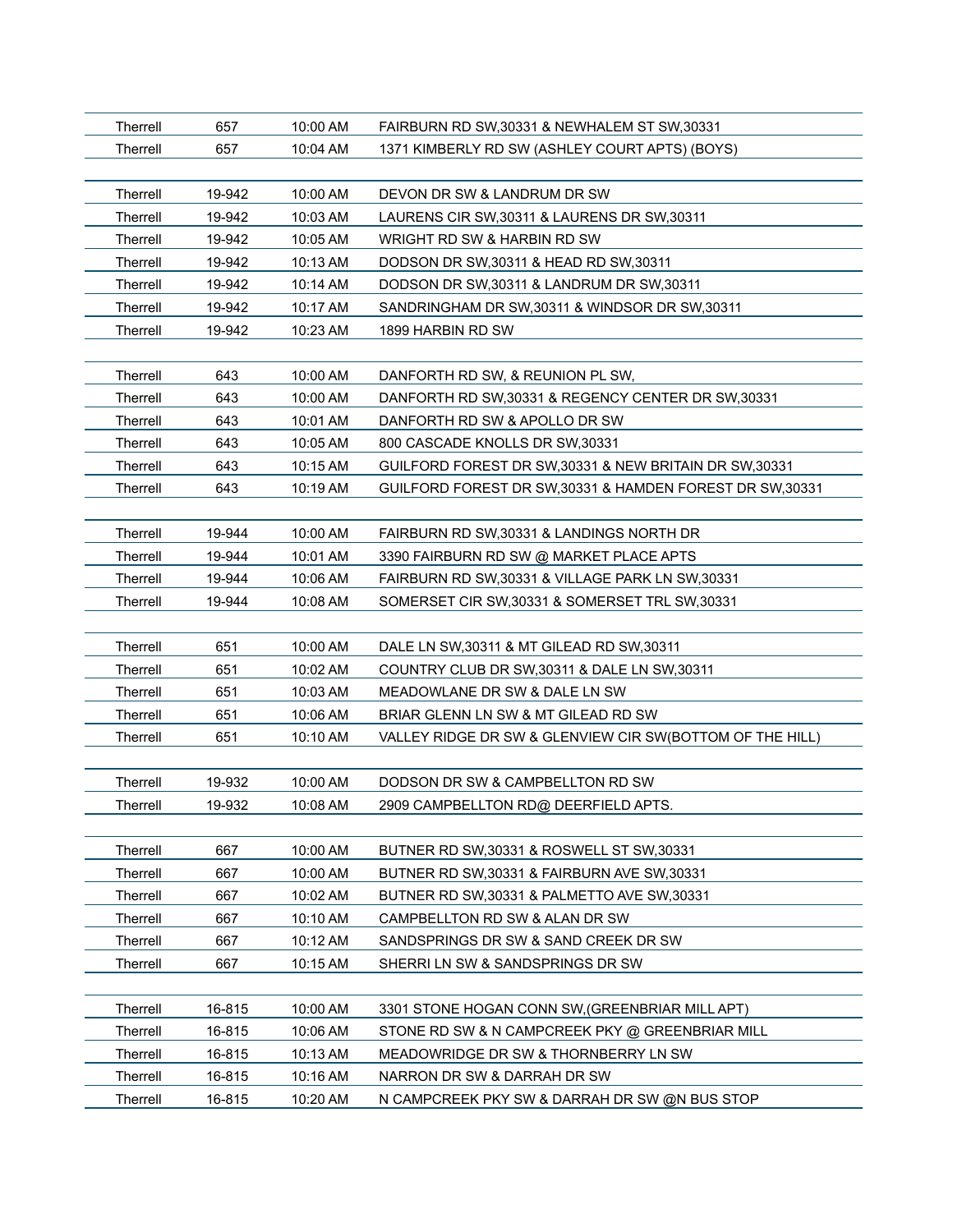| Therrell        | 16-815 | 10:21 AM | 3791 N CAMP CREEK PKY SW, GREENBRAIR MILLS APT.           |
|-----------------|--------|----------|-----------------------------------------------------------|
| Therrell        | 16-815 | 10:27 AM | STEPHANIE DR SW & FAIRBURN RD SW                          |
|                 |        |          |                                                           |
| Therrell        | 590    | 10:00 AM | 751 FAIRBURN RD SW, 30331 (VILLAS AT PRINCETON LAKES)     |
| Therrell        | 590    | 10:10 AM | 1371 KIMBERLY RD SW (ASHLEY COURT APTS) (GIRLS)           |
|                 |        |          |                                                           |
| <b>Therrell</b> | 655    | 10:00 AM | 2100 SOUTHWOOD CIR 30331 (S VISTA APT)                    |
|                 |        |          |                                                           |
| Therrell        | 683    | 10:00 AM | STAR MIST DR SW, 30311 & GOLDEN DAWN DR SW, 30311         |
| Therrell        | 683    | 10:05 AM | DODSON DR SW, & IVYDALE DR SW,                            |
| Therrell        | 683    | 10:05 AM | DODSON DR SW, 30311 & DODSON TER SW, 30311                |
| Therrell        | 683    | 10:08 AM | CONNALLY DR SW & BONNYBROOK DR SW                         |
| Therrell        | 683    | 10:14 AM | 2975 CONT. COLONY PKY SW,30331(VILLAGE ON GREEN APT)      |
| Therrell        | 683    | 10:23 AM | 3000 CONT COLONY PKY SW @ THE PARK @ GREENBRIAR           |
|                 |        |          |                                                           |
| Washington      | 655    | 11:30 AM | 600 GREENSFERRY AVE SW,30314                              |
| Washington      | 655    | 11:31 AM | 369 MCDANIEL ST SW, 30313                                 |
| Washington      | 655    | 11:33 AM | LARKIN ST SW, 30313 & WALKER ST SW, 30313                 |
| Washington      | 655    | 11:36 AM | ATLANTA STUDENT MOVEMENT BLVD, 30314 & ROACH ST SW, 30314 |
| Washington      | 655    | 11:43 AM | SELLS AVE SW, 30310 & ABBOTT ST SW, 30310                 |
|                 |        |          |                                                           |
| Washington      | 683    | 11:30 AM | HADLOCK ST SW, 30311 & LESLIE AVE SW, 30311               |
| Washington      | 683    | 11:31 AM | MARCEL AVE, 30311 & STANTON RD SW, 30311                  |
| Washington      | 683    | 11:38 AM | ALDER LN SW, 30311 & VENETIAN DR SW, 30311                |
|                 |        |          |                                                           |
| Washington      | 639RG  | 11:30 AM | CAMPBELLTON RD SW, 30311 & QLS APARTMENTS ACC             |
|                 |        |          |                                                           |
| Washington      | 735    | 11:30 AM | BOULEVARD LORRAINE SW, 30311 & ESSEX AVE SW, 30311        |
| Washington      | 735    | 11:34 AM | ALBANY DR SW, 30311 & CENTRA VILLA DR SW, 30311           |
| Washington      | 735    | 11:34 AM | CENTRA VILLA DR SW, 30311 & CUMMINGS DR SW, 30311         |
| Washington      | 735    | 11:35 AM | SANDTOWN RD SW, 30311 & ANCHOR TER SW, 30311              |
| Washington      | 735    | 11:37 AM | AVON AVE SW, 30311 & CAHABA DR SW, 30311                  |
| Washington      | 735    | 11:38 AM | AVON AVE SW, 30311 & EASTRIDGE RD SW, 30311               |
| Washington      | 735    | 11:40 AM | CASCADE AVE SW, 30311 & CASCADE TER SW, 30311             |
|                 |        |          |                                                           |
| Washington      | 682    | 11:30 AM | CASCADE AVE SW, 30310 & ALLEGHENY ST SW, 30310            |
| Washington      | 682    | 11:30 AM | CASCADE AVE SW, 30310 & OLYMPIAN WAY SW, 30310            |
| Washington      | 682    | 11:31 AM | OLYMPIAN WAY SW, 30310 & OLYMPIAN WAY SW, 30310           |
| Washington      | 682    | 11:34 AM | MONTREAT AVE SW, 30311 & WESTMONT RD SW, 30311            |
| Washington      | 682    | 11:34 AM | PINEVIEW TER SW, 30311 & WESTMONT RD SW, 30311            |
| Washington      | 682    | 11:35 AM | OCALA AVE SW, 30311 & ORLANDO PL SW, 30311                |
| Washington      | 682    | 11:37 AM | CASCADE AVE SW, 30311 & ORLANDO ST SW, 30311              |
| Washington      | 682    | 11:39 AM | S ALVARADO TER SW, 30311 & HAVILON DR SW, 30311           |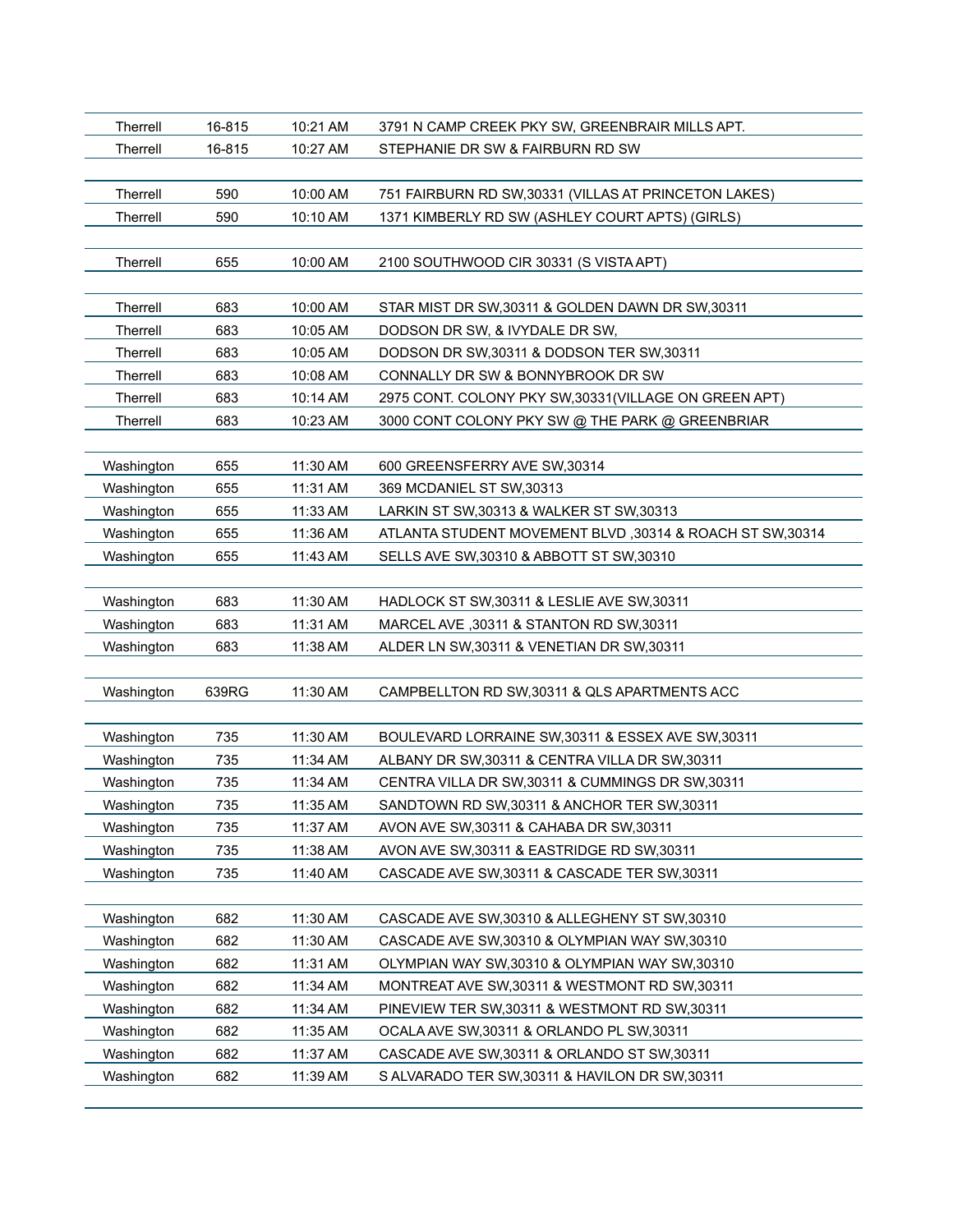| Washington<br>Washington | 630<br>630 | 11:30 AM<br>11:32 AM | FOX ST NW, 30318 & OLIVER ST NW, 30318<br>JOSEPH E LOWERY BLVD NW, 30318 & NORTH AVE NW |
|--------------------------|------------|----------------------|-----------------------------------------------------------------------------------------|
| Washington               | 630        | 11:35 AM             | PELHAM ST NW, 30318 & CAIRO ST NW, 30314                                                |
| Washington               | 630        | 11:37 AM             | CAIRO ST NW, 30314 & NORTH AVE NW, 30318                                                |
| Washington               | 630        | 11:39 AM             | JOSEPH E LOWERY BLVD NW, 30314 & NEAL ST NW, 30314                                      |
| Washington               | 630        | 11:43 AM             | OLLIE ST NW, 30314 & WESTMOOR DR NW, 30314                                              |
| Washington               | 630        | 11:44 AM             | HARWELL ST NW, 30314 & OLLIE ST NW, 30314                                               |
|                          |            |                      |                                                                                         |
| Washington               | 635        | 11:30 AM             | (CITY CENTER APT) 55 MAPLE ST NW(ON CARTER ST),30314                                    |
| Washington               | 635        | 11:36 AM             | ELECTRIC AVE NW, 30314 & MAGNOLIA ST NW, 30314                                          |
| Washington               | 635        | 11:37 AM             | MAGNOLIA ST NW, 30314 & VINE ST NW, 30314                                               |
| Washington               | 635        | 11:39 AM             | GRIFFIN ST NW, 30314 & MAGNOLIA ST NW, 30314                                            |
| Washington               | 635        | 11:41 AM             | CHESTNUT PL NW, 30314 & JAMES P BRAWLEY DR NW, 30314                                    |
| Washington               | 635        | 11:46 AM             | CARTER ST NW, 30314 & MAGNOLIA WAY NW, 30314                                            |
| Washington               | 635        | 11:55 AM             | CARTER ST NW, 30314 & GRIFFIN ST NW, 30314                                              |
|                          |            |                      |                                                                                         |
| Washington               | 19-912     | 11:30 AM             | OLIVER ST NW, 30314 & PROCTOR ST NW, 30314                                              |
| Washington               | 19-912     | 11:43 AM             | RALPH DAVID ABERNATHY BLVD SW, 30310 & WILLARD AVE SW, 30310                            |
| Washington               | 19-912     | 11:46 AM             | ALTOONA PL SW, 30310 & SELLS AVE SW, 30310                                              |
| Washington               | 19-912     | 11:48 AM             | RALPH DAVID ABERNATHY BLVD SW, 30310 & WELLINGTON ST SW, 30310                          |
| Washington               | 19-912     | 11:50 AM             | DERRY AVE SW, 30310 & W ONTARIO AVE SW, 30310                                           |
| Washington               | 19-912     | 11:52 AM             | EMERALD AVE SW, 30310 & GLENDALOUGH PL SW, 30310                                        |
| Washington               | 19-912     | 11:53 AM             | WESTMEATH DR SW, 30310 & EMERALD AVE SW, 30310                                          |
| Washington               | 19-912     | 11:56 AM             | S GORDON ST SW & AKRIDGE PL SW                                                          |
| Washington               | 19-912     | 11:58 AM             | ROGERS AVE SW, 30310 & MARLER WAY SW, 30310                                             |
| Washington               | 19-912     | 12:03 PM             | S ALVARADO TER SW, 30311 & WESTHAVEN DR SW, 30311                                       |
|                          |            |                      |                                                                                         |
| Washington               | 625        | 11:30 AM             | JOSEPH E BOONE BLVD NW, 30314 & BURBANK DR NW, 30314                                    |
| Washington               | 625        | 11:30 AM             | TROY ST NW, 30314 & JOSEPH E BOONE BLVD NW, 30314                                       |
| Washington               | 625        | 11:31 AM             | JOSEPH E BOONE BLVD NW, 30314 & MAYSON TURNER RD NW, 30314                              |
| Washington               | 625        | 11:34 AM             | 934 MAYSON TURNER RD NW,30314                                                           |
| Washington               | 625        | 11:38 AM             | HARWELL ST NW,30314 & JOSEPH E LOWERY BLVD NW,30314                                     |
| Washington               | 625        | 11:41 AM             | FOUNTAIN DR SW & MORRIS BROWN DR SW                                                     |
| Washington               | 625        | 11:43 AM             | PALMETTO AVE SW, 30314 & PEEPLES ST SW, 30314                                           |
| Washington               | 625        | 11:45 AM             | LAWTON ST SW, 30314 & ASHBY GRV SW, 30314                                               |
| Washington               | 625        | 11:46 AM             | WESTVIEW DR SW & ROSSER ST SW                                                           |
|                          |            |                      |                                                                                         |
| Washington               | 644        | 11:30 AM             | CAMPBELLTON RD SW, 30311 & TIMOTHY DR SW, 30311                                         |
| Washington               | 644        | 11:31 AM             | SHEPHERD CIR SW, 30311 & TIMOTHY DR SW, 30311                                           |
| Washington               | 644        | 11:33 AM             | ANNS LN SW, 30311 & PLAZA LN SW, 30311                                                  |
| Washington               | 644        | 11:37 AM             | MYRTLE DR SW, 30311 & PLAZA LN SW, 30311                                                |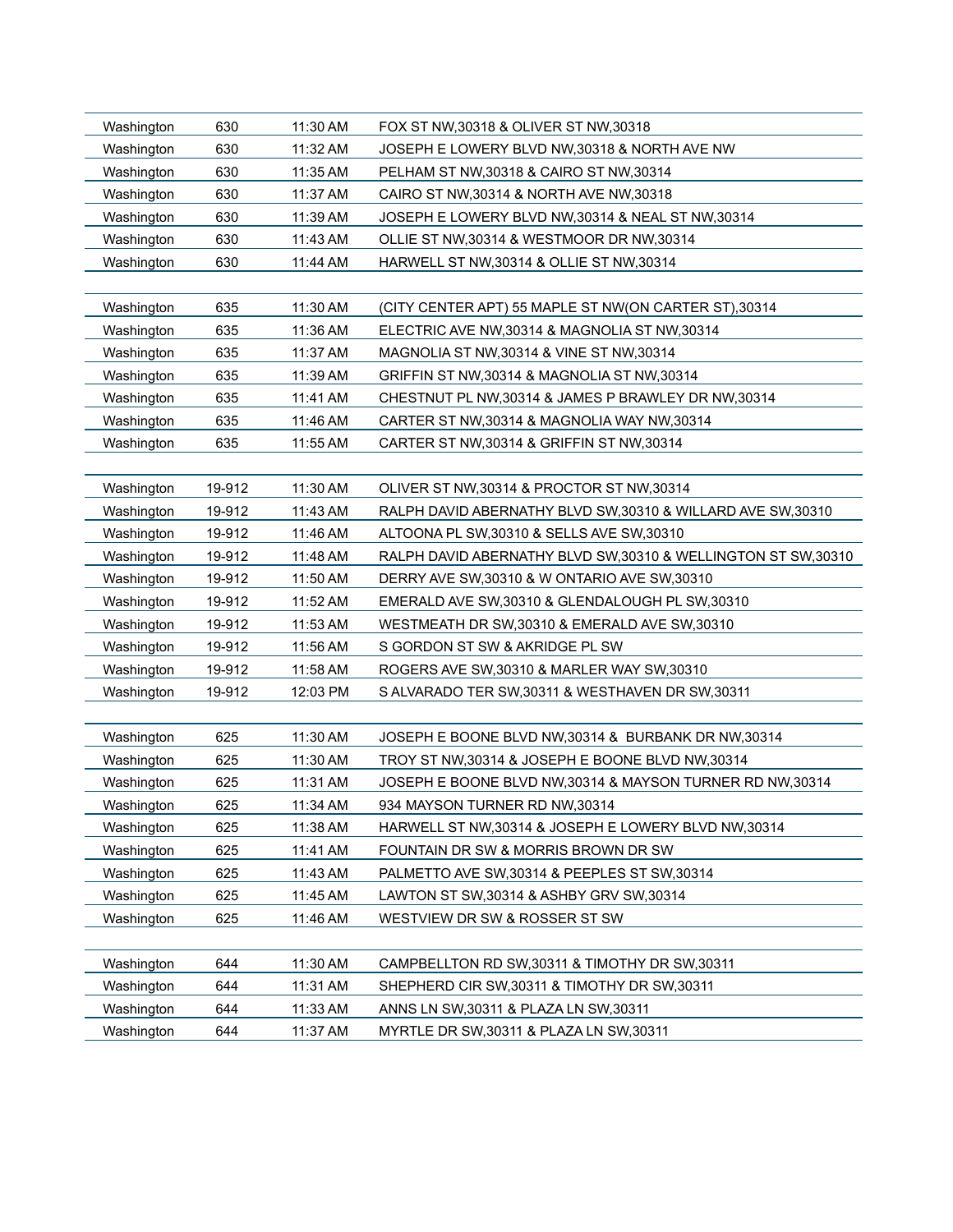| Washington | 644    | 11:38 AM | CAMPBELLTON RD SW, 30311 & MYRTLE DR SW, 30311           |
|------------|--------|----------|----------------------------------------------------------|
| Washington | 644    | 11:38 AM | CAMPBELLTON RD SW, 30311 & HONEYSUCKLE LN SW, 30311      |
| Washington | 644    | 11:39 AM | 1943 HONEYSUCKLE LN SW, 30311 (@DRIVEWAY)                |
| Washington | 644    | 11:40 AM | CENTRA VILLA DR SW, 30311 & HONEYSUCKLE LN SW, 30311     |
| Washington | 644    | 11:42 AM | W CEDAR LN SW, 30311 & HONEYSUCKLE LN SW, 30311          |
|            |        |          |                                                          |
| Douglass   | 735    | 10:00 AM | ELINOR PL NW, 30318 & ELINOR PL NW, 30318                |
| Douglass   | 735    | 10:01 AM | DONALD LEE HOLLOWELL PKY NW,30318 & FRANCIS PL NW,30318  |
| Douglass   | 735    | 10:05 AM | CHAPPELL RD NW, 30318 & NORTH AVE NW, 30318              |
| Douglass   | 735    | 10:08 AM | JOSEPH E BOONE BLVD NW, 30314 & WOODLAWN AVE NW, 30318   |
| Douglass   | 735    | 10:10 AM | NORTH AVE NW, 30318 & WOODLAWN AVE NW, 30318             |
| Douglass   | 735    | 10:11 AM | ELMWOOD RD NW,30318 & NORTH AVE NW,30318                 |
| Douglass   | 735    | 10:15 AM | BLANCHE ST NW, 30318 & IRELAND PL NW, 30318              |
| Douglass   | 735    | 10:19 AM | BAKER RD NW, 30318 & CHARLOTTE PL NW, 30318              |
| Douglass   | 735    | 10:20 AM | CHARLOTTE PL NW, 30318 & VIRGINIA ST, 30318              |
| Douglass   | 735    | 10:24 AM | 644 S EUGENIA PL NW, 30318                               |
| Douglass   | 735    | 10:28 AM | BAKER RD NW, 30318 & GARY RD NW, 30318                   |
|            |        |          |                                                          |
| Douglass   | 682    | 10:00 AM | MILDRED PL NW, 30318 & SUMLIN AVE NW, 30318              |
| Douglass   | 682    | 10:02 AM | JOHNSON RD NW, 30318 & JONES AVE NW, 30318               |
| Douglass   | 682    | 10:05 AM | GUN CLUB RD NW, 30318 & HOLLYWOOD DR NW, 30318           |
| Douglass   | 682    | 10:06 AM | 1033 HOLLYWOOD RD NW,30318                               |
| Douglass   | 682    | 10:07 AM | BROOK AVE NW, 30318 & HOLLYWOOD RD NW, 30318             |
| Douglass   | 682    | 10:14 AM | DUPREE ST NW, 30318 & HALL ST NW, 30318                  |
| Douglass   | 682    | 10:15 AM | BELLVIEW AVE NW, 30318 & RIDGE AVE NW, 30318             |
| Douglass   | 682    | 10:17 AM | DONALD LEE HOLLOWELL PKY NW,30318 & PRINCE PL            |
| Douglass   | 682    | 10:21 AM | DONALD LEE HOLLOWELL PKY NW,30318 & N GRAND AVE NW,30318 |
|            |        |          |                                                          |
| Douglass   | 630    | 10:00 AM | CROFT PL NW, 30331 & SATURN DR NW, 30331                 |
| Douglass   | 630    | 10:04 AM | BOLFAIR DR NW,30331 & BONNEVILLE TER NW,30331            |
| Douglass   | 630    | 10:10 AM | FAIRBURN RD NW, 30331 & BOLTON RD NW, 30331              |
| Douglass   | 630    | 10:14 AM | FAIRBURN RD NW, 30331 & FAIRBURN PL NW, 30331            |
|            |        |          |                                                          |
| Douglass   | 635    | 10:00 AM | HIGHTOWER RD NW, 30318 & ELLIOTT ST NW, 30318            |
| Douglass   | 635    | 10:02 AM | HIGHTOWER RD NW, 30318 & ST JAMES DR NW, 30318           |
| Douglass   | 635    | 10:04 AM | CENTER ST NW, 30318 & HIGHTOWER RD NW, 30318             |
|            |        |          |                                                          |
| Douglass   | 19-912 | 10:00 AM | SIMON TER NW & COLLIER DR NW                             |
| Douglass   | 19-912 | 10:04 AM | 323 LARCHMONT DR NW, 30318                               |
| Douglass   | 19-912 | 10:07 AM | LARCHMONT CIR NW, 30318 & E KILDARE AVE NW, 30318        |
| Douglass   | 19-912 | 10:11 AM | BAKER RIDGE DR NW, 30318 & WATERFORD RD NW, 30318        |
| Douglass   | 19-912 | 10:15 AM | OLDKNOW DR NW & E HANDY DR NW                            |
| Douglass   | 19-912 | 10:17 AM | OLDKNOW DR NW, 30318 & OZBURN RD NW, 30318               |
| Douglass   | 19-912 | 10:18 AM | COMMERCIAL AVE NW, 30318 & OLDKNOW DR NW, 30318          |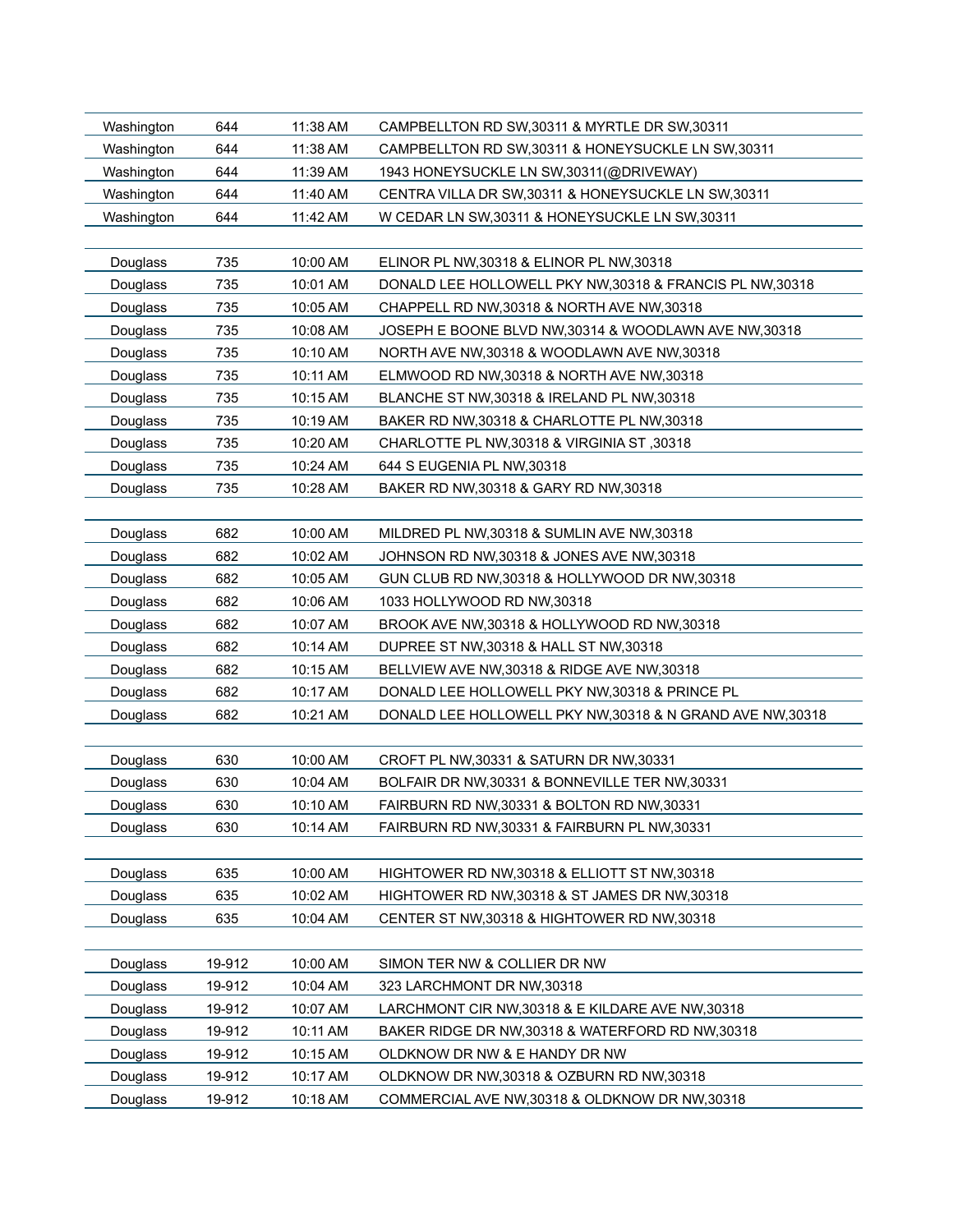| Douglass | 19-912 | 10:20 AM | H E HOLMES DR NW & BAKER RD NW                           |
|----------|--------|----------|----------------------------------------------------------|
| Douglass | 19-912 | 10:21 AM | SANTA BARBARA & BAKER RD                                 |
| Douglass | 19-912 | 10:24 AM | CHILTON DR NW & SANTA BARBARA DR NW                      |
| Douglass | 19-912 | 10:27 AM | COLLIER RIDGE RD NW & BAKER RIDGE RD NW                  |
| Douglass | 19-912 | 10:32 AM | BAKER RIDGE DR NW, 30318 & FORREST RIDGE DR NW, 30318    |
|          |        |          |                                                          |
| Douglass | 625    | 10:00 AM | MARTIN LUTHER KING JR DR & MIDDLETON RD SW, 30311        |
| Douglass | 625    | 10:01 AM | 62 HARWELL RD NW @ DARRON VILLAGE APTS                   |
|          |        |          |                                                          |
| Douglass | 644    | 10:00 AM | 1398 NASH RD NW, 30331                                   |
| Douglass | 644    | 10:06 AM | 1514 NORTHWEST DR NW, 30318 (WESTSIDE TOWNHOMES)         |
| Douglass | 644    | 10:17 AM | MANGO CIR NW, 30318 & MONTEEL DR NW, 30318               |
| Douglass | 644    | 10:23 AM | BROWNTOWN RD NW, 30318 & REY ST NW, 30318                |
| Douglass | 644    | 10:25 AM | MALDO DR NW, 30318 & REVERE DR NW, 30318                 |
| Douglass | 644    | 10:27 AM | ARGYLE DR NW, 30318 & MARCO DR NW, 30318                 |
| Douglass | 644    | 10:28 AM | BRIDGEPORT DR NW, 30318 & MARCO DR NW, 30318             |
| Douglass | 644    | 10:31 AM | JAMES JACKSON PKY NW, 30318 & JACKSON TRACE CT NW, 30318 |
| Douglass | 644    | 10:33 AM | 1212 JAMES JACKSON PKY NW,30318 @PEEKS APTS              |
|          |        |          |                                                          |
| Douglass | 720    | 10:00 AM | GODFREY DR NW, 30318 & HAMILTON E HOLMES DR NW, 30318    |
| Douglass | 720    | 10:12 AM | LINKWOOD RD NW, 30311 & TRIBBLE LN NW, 30311             |
| Douglass | 720    | 10:14 AM | LINKWOOD RD NW, 30311 & DELMAR LN NW, 30311              |
| Douglass | 720    | 10:17 AM | DELMAR LN NW, 30311 & STRATFORD DR NW, 30311             |
| Douglass | 720    | 10:17 AM | DELMAR LN NW & DELLMOOR CIR @ ALLEN TEMPLE APTS          |
| Douglass | 720    | 10:22 AM | 3164 DELMAR LN (ALLEN HILL APT)                          |
| Douglass | 720    | 10:28 AM | DELMAR LN NW & ARLINGTON DR NW                           |
|          |        |          |                                                          |
| Douglass | 19-913 | 10:00 AM | AMHURST DR NW, 30318 & JONES RD NW, 30318                |
| Douglass | 19-913 | 10:02 AM | HARWELL RD NW, 30318 & HOBART DR NW, 30318               |
| Douglass | 19-913 | 10:07 AM | SKIPPER DR NW, 30318 & SKIPPER PL NW, 30318              |
| Douglass | 19-913 | 10:10 AM | AZLEE PL NW,30318 & BANKHEAD HWY, NW 30318               |
| Douglass | 19-913 | 10:18 AM | ELEANOR TER NW & SKIPPER DR NW                           |
| Douglass | 19-913 | 10:25 AM | CARON CIR NW, 30318 & PEEK RD NW, 30318                  |
|          |        |          |                                                          |
| Douglass | 713    | 10:00 AM | SEWANEE AVE NW & CARVER DR NW                            |
| Douglass | 713    | 10:03 AM | FAIRFIELD PL NW, 30314 & VERBENA ST NW, 30314            |
| Douglass | 713    | 10:06 AM | DAHLIA AVE NW, 30314 & CARVER DR NW, 30314               |
| Douglass | 713    | 10:09 AM | 2190 VERBENA ST NW, 30314                                |
| Douglass | 713    | 10:10 AM | PENELOPE ST NW, 30314 & VERBENA ST NW, 30314             |
| Douglass | 713    | 10:11 AM | PENELOPE ST NW, 30314 & CHENAULT PL NW, 30314            |
| Douglass | 713    | 10:15 AM | ANDERSON AVE NW, 30314 & PENELOPE RD NW, 30314           |
| Douglass | 713    | 10:18 AM | CALLOWAY DR NW,30314 & ANDERSON AVE NW,30314             |
| Douglass | 713    | 10:19 AM | ANDERSON AVE NW, 30314 & TIGER FLOWERS DR NW, 30314      |
| Douglass | 713    | 10:21 AM | AURORA AVE NW & MOREHOUSE DR NW                          |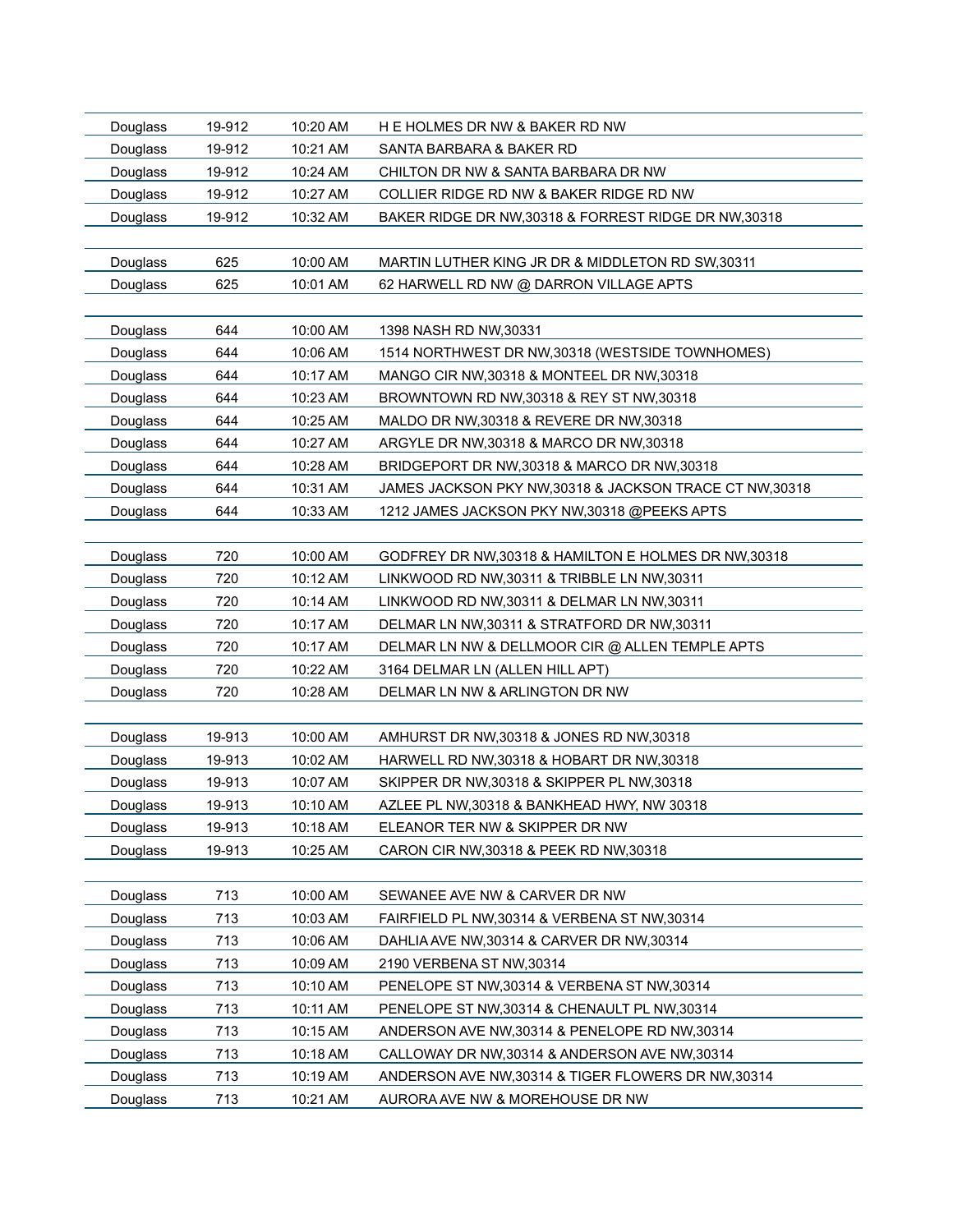| Douglass | 626    | 10:00 AM | 1721 BROWNING ST SW, 30314 & FL STANTON ES ENT SW, 30314      |
|----------|--------|----------|---------------------------------------------------------------|
| Douglass | 626    | 10:03 AM | WELLINGTON ST SW, 30314 & MOZLEY PL SW, 30314                 |
| Douglass | 626    | 10:04 AM | MOZLEY PL SW & MATHEWSON PL SW                                |
| Douglass | 626    | 10:05 AM | CHICAMAUGA AVE SW, 30314 & MOZLEY PL SW, 30314                |
| Douglass | 626    | 10:08 AM | BURBANK DR SW, 30314 & STAFFORD ST SW, 30314                  |
| Douglass | 626    | 10:12 AM | ARCADIA CIR NW, 30314 & BURBANK DR NW, 30314                  |
|          |        |          |                                                               |
| Douglass | 1501   | 10:00 AM | PERRY BLVD NW, 30318 & MARY GEORGE AVE NW, 30318 @ MARTA STOP |
| Douglass | 1501   | 10:04 AM | 1903 DREW DR NW, 30318                                        |
| Douglass | 1501   | 10:08 AM | HABERSHAL DR NW, 30318 & JOHNSON RD NW, 30318                 |
| Douglass | 1501   | 10:14 AM | GERTRUDE PL NW, 30318 & HORTENSE PL NW, 30318                 |
| Douglass | 1501   | 10:16 AM | 720 FLORENCE PL NW, 30318                                     |
| Douglass | 1501   | 10:20 AM | W LAKE AVE NW, 30318 & CARLISLE ST NW, 30318                  |
| Douglass | 1501   | 10:24 AM | DETROIT AVE NW & SIMPSON TER NW                               |
| Douglass | 1501   | 10:26 AM | ILLINOIS AVE NW, 30314 & DETROIT AVE NW, 30314                |
| Douglass | 1501   | 10:26 AM | WESTCHESTER BLVD NW & DETROIT AVE NW                          |
| Douglass | 1501   | 10:29 AM | YONKERS AVE NW & CHICAGO AVE NW                               |
| Douglass | 1501   | 10:30 AM | NEW JERSEY & JOSEPH E BOONE @ PLAZA                           |
|          |        |          |                                                               |
| Douglass | 19-914 | 10:00 AM | 3815 OLD GORDON RD NW, 30331 SYNERGY MULTI LP                 |
| Douglass | 19-914 | 10:09 AM | 3804 M L KING JR SW @ CRYSTAL TOWNHOMES                       |
| Douglass | 19-914 | 10:19 AM | AMBER PL NW, 30331 & AMBER RD NW, 30331                       |
| Douglass | 19-914 | 10:21 AM | ADKINS RD NW, 30331 & AMBER PL NW, 30331                      |
| Douglass | 19-914 | 10:23 AM | ADKINS RD NW,30331 & BOLTON RD NW,30331                       |
| Douglass | 19-914 | 10:28 AM | 3584 FAIRLANE DR NW, 30331                                    |
| Douglass | 19-914 | 10:29 AM | FAIRLANE CIR NW, 30331 & FAIRLANE DR NW, 30331                |
| Douglass | 19-914 | 10:32 AM | COLLIER CT NW, 30331 & COLLIER DR NW, 30331                   |
|          |        |          |                                                               |
| Douglass | 674    | 10:00 AM | OZBURN RD NW, 30318 & SEABORN RD NW, 30318                    |
| Douglass | 674    | 10:02 AM | ALLEGRO DR NW,30318 & CRESCENDO DR NW,30318                   |
| Douglass | 674    | 10:07 AM | PEEK RD NW,30318 & MAGNA CARTA DR NW,30318 (AVALON APTS)      |
| Douglass | 674    | 10:16 AM | ELEANOR TER NW, 30318 & KINGS GRANT DR NW, 30318              |
| Douglass | 674    | 10:22 AM | BAKER RD NW, 30318 & CHURCH ST NW, 30318                      |
| Douglass | 674    | 10:24 AM | CEDAR AVE NW, 30318 & CROSS ST NW, 30318                      |
| Douglass | 674    | 10:30 AM | BAKER RD NW, 30318 & TWILLEY RD NW, 30318                     |
| Douglass | 674    | 10:33 AM | AYRSHIRE CIR NW, 30318 & COMMODORE DR NW, 30318               |
|          |        |          |                                                               |
| Douglass | 673    | 10:00 AM | N MAIN ST NW, 30318 & MARY GEORGE AVE NW, 30318               |
| Douglass | 673    | 10:03 AM | ABNER TER NW, 30318 & AJAX DR NW, 30318                       |
| Douglass | 673    | 10:06 AM | AJAX DR NW, 30318 & MCCALLIE BLVD NW, 30318                   |
| Douglass | 673    | 10:11 AM | HOLLYWOOD RD NW,30318 & ARNO DR NW,30318                      |
| Douglass | 673    | 10:16 AM | ALVIN DR NW, 30318 & GUN CLUB RD NW, 30318                    |
| Douglass | 673    | 10:20 AM | NORTH ST NW, 30318 & RUTH ST NW, 30318                        |
|          |        |          |                                                               |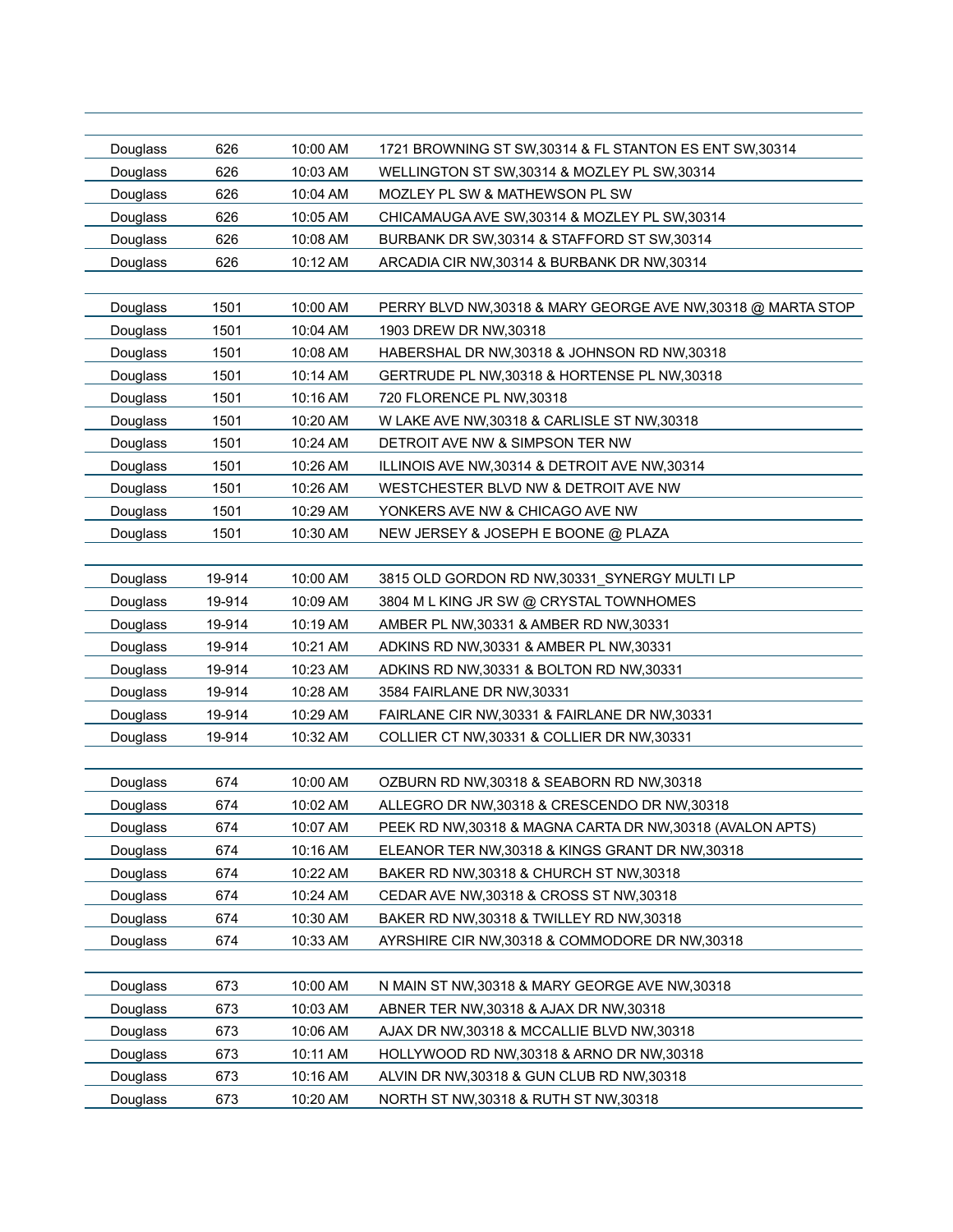| Douglass | 690 | 10:00 AM   | DELMAR LN NW, 30331 & HARWELL RD NW, 30331           |
|----------|-----|------------|------------------------------------------------------|
| Douglass | 690 | 10:03 AM   | HEMPHILL SCHOOL RD NW, 30331 & OAKCLIFF RD NW, 30331 |
| Douglass | 690 | 10:05 AM   | FAIRBURN RD NW, 30331 & HEMPHILL SCHOOL RD NW, 30331 |
| Douglass | 690 | $10:09$ AM | 3669 MARTIN LUTHER KING JR DR SW, 30331              |
|          |     |            |                                                      |
| Douglass | 707 | 10:00 AM   | 860 HIGHTOWER PL NW, 30318                           |
| Douglass | 707 | 10:04 AM   | BELLVIEW AVE NW, 30318 & RIDGE AVE NW, 30318         |
| Douglass | 707 | 10:08 AM   | ADA AVE NW, 30318 & BROOK AVE NW, 30318              |
| Douglass | 707 | 10:12 AM   | 1033 HOLLYWOOD RD NW,30318                           |
| Douglass | 707 | 10:20 AM   | GUN CLUB RD NW, 30318 & HOLLYWOOD RD NW, 30318       |
| Douglass | 707 | 10:24 AM   | MARGARET PL NW, 30318 & NEWMAN PL NW, 30318          |
|          |     |            |                                                      |
| Douglass | 717 | 10:00 AM   | 1868 JOSEPH E BOONE BLVD NW,30314                    |
| Douglass | 717 | 10:03 AM   | ROME DR NW, 30314 & CHAPPELL RD NW, 30314            |
| Douglass | 717 | 10:05 AM   | AKRIDGE ST NW & CHAPPELL RD NW                       |
| Douglass | 717 | 10:07 AM   | EZRA CHURCH DR NW, 30314 & HOLLY RD NW, 30314        |
| Douglass | 717 | 10:09 AM   | <b>HOLLY RD NW &amp; ANDREWS ST NW</b>               |
| Douglass | 717 | 10:14 AM   | W LAKE AVE NW, 30314 & SPRINGVIEW RD NW, 30314       |
| Douglass | 717 | 10:14 AM   | W LAKE AVE NW, 30314 & CALLOWAY DR NW, 30314         |
|          |     |            |                                                      |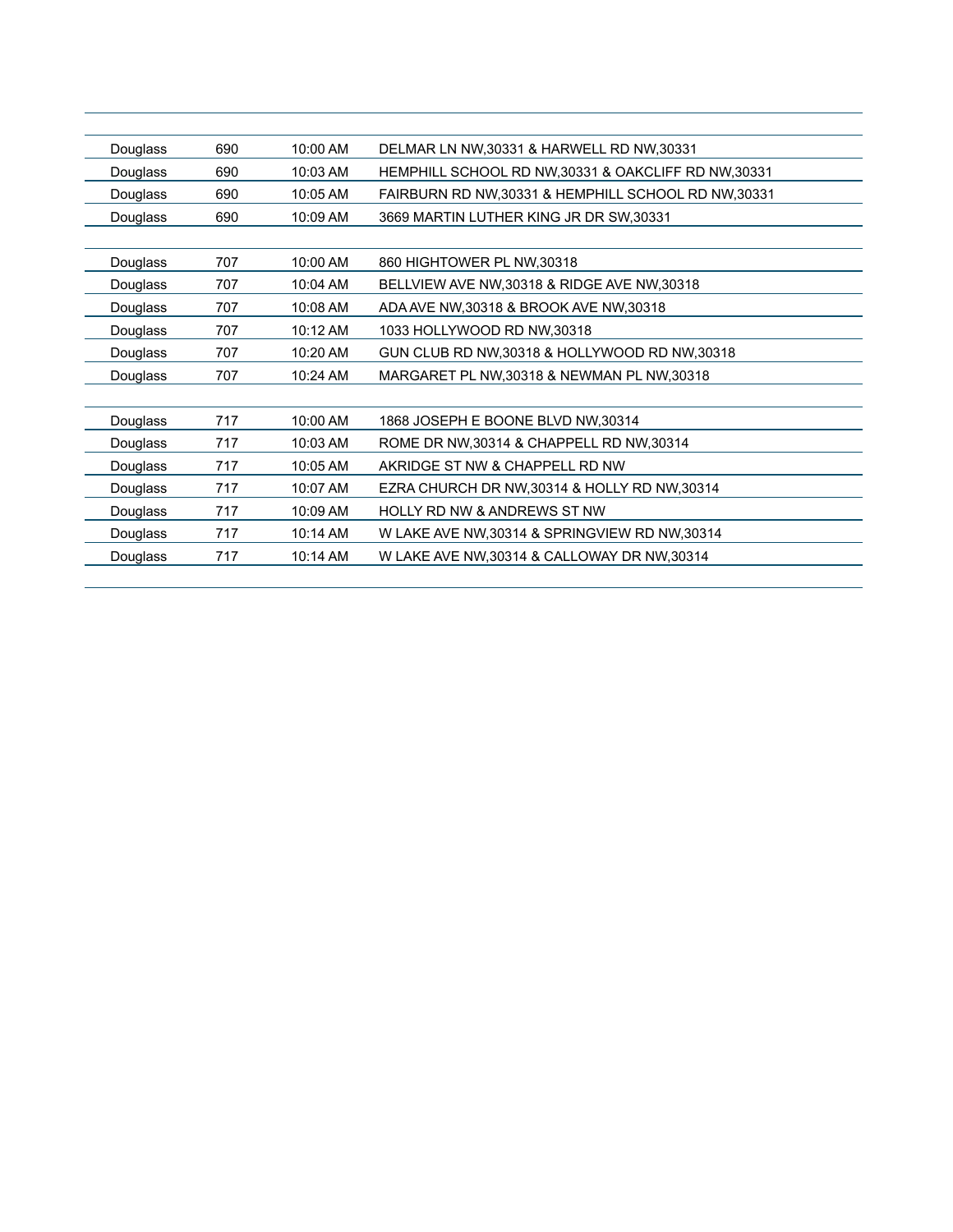| Douglass        | 663    | 10:00 AM | MARTIN LUTHER KING JR DR & MIDDLETON RD SW, 30311              |
|-----------------|--------|----------|----------------------------------------------------------------|
| Douglass        | 663    | 10:01 AM | 62 HARWELL RD NW @ DARRON VILLAGE APTS                         |
|                 |        |          |                                                                |
| Douglass        | 741    | 10:00 AM | ABNER PL NW, 30318 & ABNER TER NW, 30318 (FLIPPER TEMPLE APTS) |
| Douglass        | 741    | 10:06 AM | ABNER PL NW, 30318 & ARNO DR NW, 30318                         |
|                 |        |          |                                                                |
| Maynard Jackson | 15-802 | 10:00 AM | HEMLOCK CIR SE, 30316 & MORELAND PL SE, 30316                  |
| Maynard Jackson | 15-802 | 10:01 AM | METROPOLITAN AVE SE, 30316 & MORELAND AVE SE, 30316            |
| Maynard Jackson | 15-802 | 10:11 AM | DODD AVE SW, 30315 & PRYOR ST SW, 30315                        |
| Maynard Jackson | 15-802 | 10:15 AM | ATLANTA AVE SW & WASHINGTON ST SW                              |
|                 |        |          |                                                                |
| Maynard Jackson | 19-920 | 10:00 AM | KELLY ST SE, 30312 & WOODWARD AVE SE, 30312                    |
| Maynard Jackson | 19-920 | 10:04 AM | GARNETT ST SW, 30303 & CENTRAL AVE SW, 30303                   |
| Maynard Jackson | 19-920 | 10:12 AM | MCDANIEL ST SW & FULTON ST SW                                  |
| Maynard Jackson | 19-920 | 10:14 AM | WHITEHALL TER SW & GLENN ST SW                                 |
|                 |        |          |                                                                |
| Maynard Jackson | 678    | 10:00 AM | VICKERS ST SE, 30316 & WOODLAND AVE SE, 30316                  |
| Maynard Jackson | 678    | 10:01 AM | MORELAND AVE SE, 30316 & VICKERS ST SE, 30316                  |
| Maynard Jackson | 678    | 10:04 AM | CUSTER AVE SE, 30316 & WOODLAND AVE SE, 30316                  |
| Maynard Jackson | 678    | 10:05 AM | WOODLAND AVE SE & WOODLAND CIR SE (SOUTH)                      |
| Maynard Jackson | 678    | 10:07 AM | MORELAND DR SE, 30315 & WOODLAND AVE SE, 30316                 |
| Maynard Jackson | 678    | 10:08 AM | MORELAND DR SE, 30315 & WELLSWOOD DR SE, 30315                 |
| Maynard Jackson | 678    | 10:09 AM | FISHER RD SE, 30315 & MORELAND DR SE, 30315                    |
|                 |        |          |                                                                |
| Maynard Jackson | 19-918 | 10:00 AM | DELMAR AVE SE, 30312 & ROSEDALE AVE SE, 30312                  |
| Maynard Jackson | 19-918 | 10:06 AM | PALATINE AVE SE, 30316 & DELMAR AVE SE, 30316                  |
| Maynard Jackson | 19-918 | 10:08 AM | WOODLAND AVE SE & DELAWARE AVE SE                              |
| Maynard Jackson | 19-918 | 10:10 AM | LYNDALE DR SE, 30316 & MORELAND AVE SE, 30316                  |
| Maynard Jackson | 19-918 | 10:11 AM | WOODLAND AVE SE & BURNS ST SE                                  |
| Maynard Jackson | 19-918 | 10:14 AM | UNION AVE SE, 30316 & WALKER AVE SE, 30316                     |
| Maynard Jackson | 19-918 | 10:14 AM | UNION AVE SE, 30312 & CONFEDERATE CT SE, 30312                 |
| Maynard Jackson | 19-918 | 10:17 AM | AVONDALE AVE SE, 30312 & HOBART AVE SE, 30312                  |
| Maynard Jackson | 19-918 | 10:20 AM | MEAD ST SE, 30312 & BOULEVARD SE, 30312                        |
|                 |        |          |                                                                |
| Maynard Jackson | 1502   | 10:00 AM | BRYAN ST SE, 30312 & CHEROKEE AVE SE, 30312                    |
| Maynard Jackson | 1502   | 10:02 AM | CARROLL ST & GASKILL ST                                        |
| Maynard Jackson | 1502   | 10:05 AM | KIRKWOOD AVE SE & PEARL ST SE                                  |
| Maynard Jackson | 1502   | 10:09 AM | STOVALL ST SE, 30316 & CUMMINGS ST SE, 30316                   |
| Maynard Jackson | 1502   | 10:12 AM | MCDONALD ST SE & CAMERON ST SE                                 |
| Maynard Jackson | 1502   | 10:19 AM | GLENWOOD AVE SE, 30316 & MUSE ST SE, 30312                     |
| Maynard Jackson | 1502   | 10:19 AM | CHESTER AVE SE, 30312 & GLENWOOD AVE SE, 30316                 |
| Maynard Jackson | 1502   | 10:22 AM | BARTRAM ST SE, 30316 & FAITH AVE SE, 30316                     |
| Maynard Jackson | 1502   | 10:23 AM | STOVALL ST SE & SANDERS AVE SE, 30316                          |
| Maynard Jackson | 1502   | 10:25 AM | GLENWOOD PL SE, 30316 & PORTLAND AVE SE, 30316                 |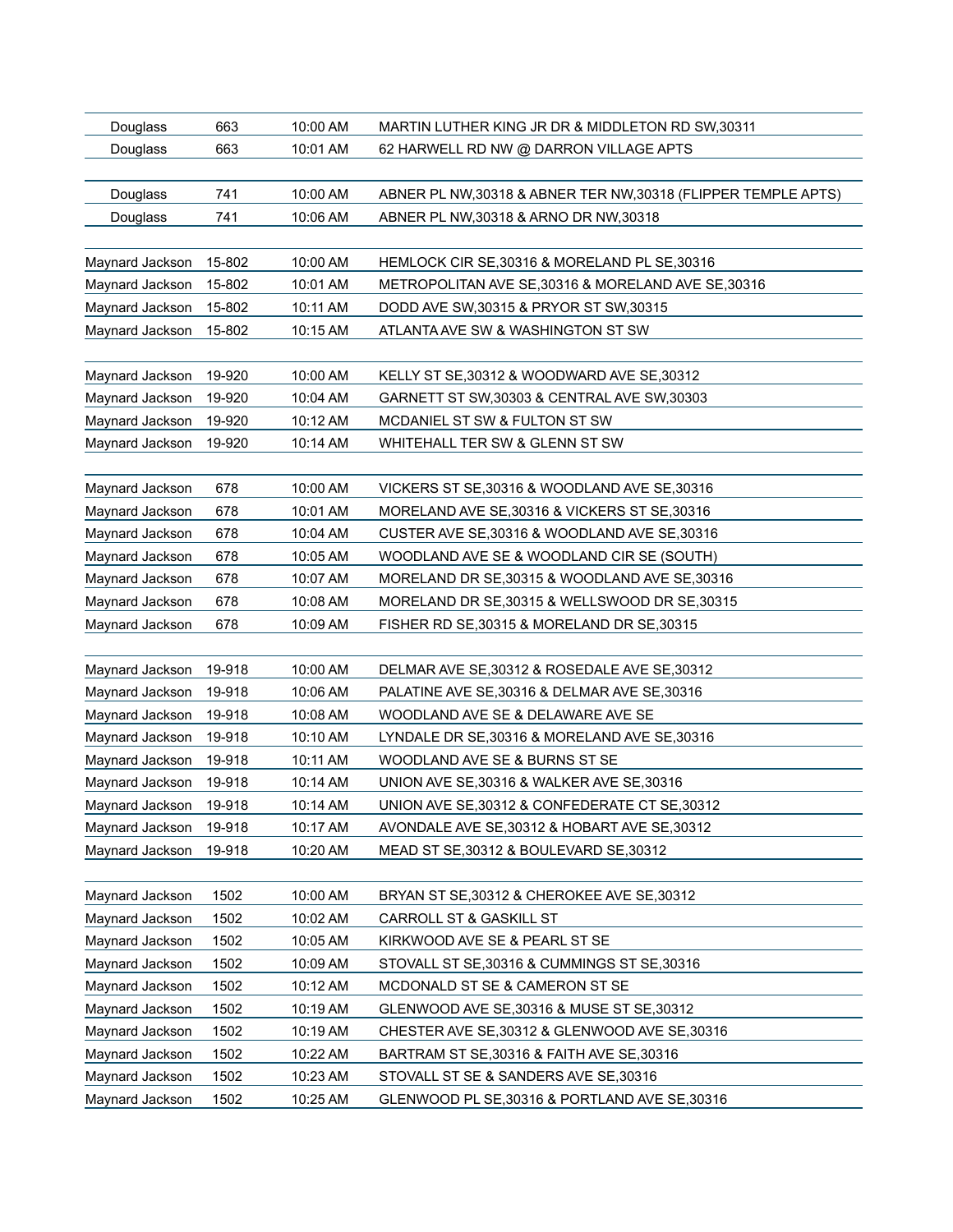| Maynard Jackson | 1502   | 10:27 AM | BERNE ST SE, 30316 & VERNON AVE SE, 30316           |
|-----------------|--------|----------|-----------------------------------------------------|
| Maynard Jackson | 1502   | 10:30 AM | ELOISE ST SE, 30312 & ORMEWOOD AVE SE, 30312        |
| Maynard Jackson | 1502   | 10:33 AM | KILLIAN ST SE, 30312 & WALDO ST SE, 30312           |
|                 |        |          |                                                     |
| Maynard Jackson | 19-919 | 10:00 AM | BOULEVARD SE, 30315 & BURROUGHS ST SE, 30315        |
| Maynard Jackson | 19-919 | 10:03 AM | BENTEEN PARK DR SE, 30315 & PARK TRCE SE, 30315     |
| Maynard Jackson | 19-919 | 10:05 AM | MCDONOUGH BLVD SE, 30315 & ELLEBY RD SE, 30315      |
| Maynard Jackson | 19-919 | 10:07 AM | FEDERAL TER SE, 30315 & FUNSTON AVE SE, 30315       |
| Maynard Jackson | 19-919 | 10:11 AM | ERIC ST SE, 30315 & ELVIRA ST SE, 30315             |
| Maynard Jackson | 19-919 | 10:12 AM | ELVIRA ST SE, 30315 & GRANT ST SE, 30315            |
| Maynard Jackson | 19-919 | 10:14 AM | HILL ST SE, 30315 & NOLAN ST SE, 30315              |
| Maynard Jackson | 19-919 | 10:16 AM | 216 MILTON AVE SE, 30315                            |
| Maynard Jackson | 19-919 | 10:23 AM | FARRINGTON AVE SE, 30315 & FARRINGTON PL SE, 30315  |
| Maynard Jackson | 19-919 | 10:25 AM | HILL ST SE, 30315 & TUSKEGEE ST SE, 30315           |
| Maynard Jackson | 19-919 | 10:27 AM | ATLANTA AVE SE, 30315 & CHEROKEE AVE SE, 30315      |
|                 |        |          |                                                     |
| Maynard Jackson | 603    | 10:00 AM | WASHINGTON ST SW, 30315 & POPE ST SW, 30315         |
| Maynard Jackson | 603    | 10:01 AM | CREW ST SW, 30315 & HAYGOOD AVE SW, 30315           |
| Maynard Jackson | 603    | 10:02 AM | HAYGOOD AVE SE, 30315 & LIMAN AVE SE, 30315         |
| Maynard Jackson | 603    | 10:04 AM | FERN AVE SE, 30315 & VANIRA AVE SE, 30315           |
| Maynard Jackson | 603    | 10:05 AM | HANK AARON DR SE, 30315 & VANIRA AVE SE, 30315      |
| Maynard Jackson | 603    | 10:07 AM | ORMOND ST SE, 30315 & FRASER ST SE, 30315           |
|                 |        |          |                                                     |
| Maynard Jackson | 1503   | 10:00 AM | 575 FLAT SHOALS AVE SE, 30316                       |
| Maynard Jackson | 1503   | 10:01 AM | 779 FLAT SHOALS AVE SE, 30316                       |
| Maynard Jackson | 1503   | 10:04 AM | STOKESWOOD AVE SE, 30316 & ORMEWOOD AVE SE, 30316   |
| Maynard Jackson | 1503   | 10:07 AM | BOULDERCREST DR SE, 30316 & WINFIELD AVE, 30316     |
| Maynard Jackson | 1503   | 10:07 AM | BOULDERCREST DR SE, 30316 & PIPER CIR SE, 30316     |
| Maynard Jackson | 1503   | 10:08 AM | BOULDERCREST DR SE, 30316 & MARY DELL DR SE, 30316  |
| Maynard Jackson | 1503   | 10:10 AM | FAYETTEVILLE RD SE, 30316 & MARY DELL DR SE, 30316  |
| Maynard Jackson | 1503   | 10:11 AM | FAYETTEVILLE RD SE, 30316 & MONTVALLO TER SE, 30316 |
| Maynard Jackson | 1503   | 10:12 AM | 1930 FLAT SHOALS RD SE, 30316 BROADWAY APT          |
| Maynard Jackson | 1503   | 10:13 AM | FLAT SHOALS RD SE, 30316 & LEAH LN SE, 30316        |
| Maynard Jackson | 1503   | 10:16 AM | FLAT SHOALS RD SE, 30316 & STALLINGS AVE SE, 30316  |
| Maynard Jackson | 1503   | 10:19 AM | CLIFTON RD SE, 30316 & CECILE AVE SE, 30316         |
| Maynard Jackson | 1503   | 10:22 AM | CLIFTON ST SE & NEWTON AVE SE                       |
| Maynard Jackson | 1503   | 10:23 AM | GLENAIRE WALK SE, 30316 & GLENWOOD AVE SE, 30316    |
| Maynard Jackson | 1503   | 10:25 AM | 509 CLIFTON ST SE, 30316 & GLENWOOD AVE SE, 30316   |
| Maynard Jackson | 1503   | 10:27 AM | VAN EPPS ST SE, 30316 & MAYNARD TER SE, 30316       |
| Maynard Jackson | 1503   | 10:30 AM | EASTSIDE AVE SE, 30316 & VAN VLECK AVE SE, 30316    |
| Maynard Jackson | 1503   | 10:34 AM | MAY AVE SE, 30316 & PASLEY AVE SE, 30316            |
| Maynard Jackson | 1503   | 10:35 AM | BLAKE AVE SE, 30316 & GLENWOOD AVE SE, 30316        |
| Maynard Jackson | 1503   | 10:37 AM | LAMON AVE SE, 30316 & MCPHERSON AVE SE, 30316       |
| Maynard Jackson | 1503   | 10:38 AM | MCPHERSON AVE SE, 30316 & MONUMENT AVE SE, 30316    |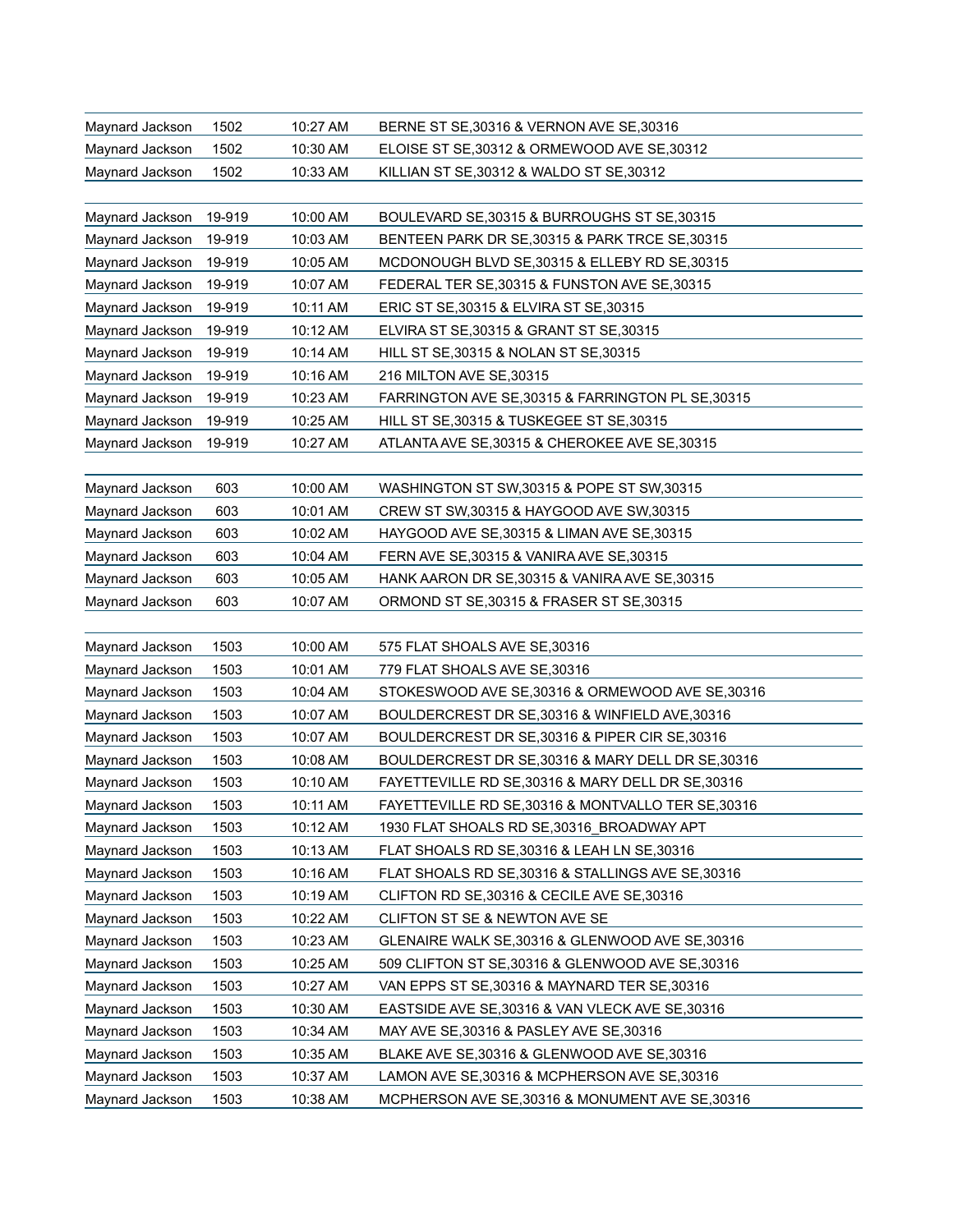| Maynard Jackson | 1503   | 10:39 AM | MCPHERSON AVE SE, 30316 & PATTERSON AVE SE, 30316      |
|-----------------|--------|----------|--------------------------------------------------------|
| Maynard Jackson | 743    | 10:00 AM | COOPER ST SW, 30315 & LOVE ST SW, 30315                |
| Maynard Jackson | 743    | 10:02 AM | GLENN ST SW & IRA ST SW                                |
| Maynard Jackson | 743    | 10:04 AM | FORMWALT ST SW & GLENN ST SW                           |
| Maynard Jackson | 16-809 | 10:00 AM | ROCKYFORD RD NE, 30317 & DELANO DR NE, 30317           |
| Maynard Jackson | 16-809 | 10:04 AM | ROCKY FORD RD SE & FOWLER ST SE                        |
| Maynard Jackson | 16-809 | 10:06 AM | SISSON AVE NE, 30317 & WISTERIA WAY NE, 30317          |
| Maynard Jackson | 16-809 | 10:08 AM | FERIDAN ST NE, 30317 & MELLRICH AVE NE, 30317          |
| Maynard Jackson | 16-809 | 10:12 AM | 1ST AVE NE, 30317 & LAKEVIEW DR NE, 30317              |
| Maynard Jackson | 16-809 | 10:16 AM | HOSEA WILLIAMS DR SE & EAST LAKE DR SE                 |
| Maynard Jackson | 16-809 | 10:19 AM | COTTAGE GROVE AVE SE, 30317 & E LAKE TER SE, 30317     |
| Maynard Jackson | 16-809 | 10:22 AM | HOSEA L WILLIAMS DR NE & DANIEL AVE NE                 |
| Maynard Jackson | 16-809 | 10:23 AM | HOSEA L WILLIAMS DR NE, 30317 & SPENCE AVE NE, 30317   |
| Maynard Jackson | 16-809 | 10:24 AM | CANDLER RD SE, 30317 & TUPELO ST SE, 30317             |
| Maynard Jackson | 16-809 | 10:26 AM | ALEXA AVE SE, 30317 & ASHBURTON AVE SE, 30317          |
| Maynard Jackson | 16-809 | 10:28 AM | ALSTON DR SE, 30317 & SPENCE AVE SE, 30317             |
| Maynard Jackson | 16-809 | 10:32 AM | 2300 MEMORIAL DR SE, 30317                             |
| Maynard Jackson | 16-809 | 10:36 AM | BIXBY ST SE, 30317 & ELEANOR ST SE, 30317              |
| Maynard Jackson | 16-809 | 10:40 AM | DIXIE ST SE, 30317 & WYMAN ST SE, 30317                |
| Maynard Jackson | 16-809 | 10:40 AM | WYMAN ST SE, 30317 & PAXON ST SE, 30317                |
| Maynard Jackson | 16-809 | 10:42 AM | CLIFTON ST NE, 30317 & HOSEA L WILLIAMS DR NE, 30317   |
| Maynard Jackson | 16-809 | 10:47 AM | ARKWRIGHT PL SE, 30316 & DAHLGREEN ST SE, 30317        |
| Maynard Jackson | 16-809 | 10:49 AM | WHITEFOORD AVE SE, 30317 & ARKWRIGHT PL SE, 30317      |
| Maynard Jackson | 16-809 | 10:50 AM | LAMON AVE SE, 30316 & MEMORIAL DR SE, 30317            |
| Maynard Jackson | 624    | 10:00 AM | KENYON ST SE, 30316 & WYLIE ST SE, 30316               |
| Maynard Jackson | 624    | 10:01 AM | WEATHERBY ST SE, 30316 & WYLIE ST SE, 30316            |
| Maynard Jackson | 624    | 10:01 AM | CLEVELAND ST SE, 30316 & WYLIE ST SE, 30316            |
| Maynard Jackson | 624    | 10:04 AM | HARDEE ST NE, 30307 & KENSINGTON ST NE, 30307          |
| Maynard Jackson | 624    | 10:09 AM | CAROLINE ST NE, 30307 & MARION PL NE, 30307            |
| Maynard Jackson | 624    | 10:15 AM | MARONA ST NE, 30307 & WESLEY AVE NE, 30307             |
| Maynard Jackson | 624    | 10:16 AM | HARDEE ST NE, 30307 & HUTCHINSON ST NE, 30307          |
| Maynard Jackson | 624    | 10:18 AM | HOSEA L WILLIAMS DR NE, 30317 & SANDERSON ST NE, 30307 |
| Maynard Jackson | 1500   | 10:00 AM | 2173 GLENWOOD AVE SE, 30316                            |
| Maynard Jackson | 1500   | 10:03 AM | GLENWOOD AVE SE, 30317 & DANIEL AVE, 30317             |
| Maynard Jackson | 1500   | 10:08 AM | E LAKE BLVD SE & HILLSIDE VILLAGE DR SE                |
| Maynard Jackson | 1500   | 10:09 AM | E LAKE BLVD SE & LAKESIDE VILLAGE DR SE                |
| Maynard Jackson | 1500   | 10:15 AM | KIRKWOOD RD NE, 30317 & HALLMAN ST NE, 30317           |
| Maynard Jackson | 1500   | 10:18 AM | LOCUST ST NE, 30317 & TROTTI ST NE, 30317              |
| Maynard Jackson | 1500   | 10:20 AM | HOSEA L WILLIAMS DR NE, 30317 & SAUNDERS ST NE, 30317  |
|                 |        |          |                                                        |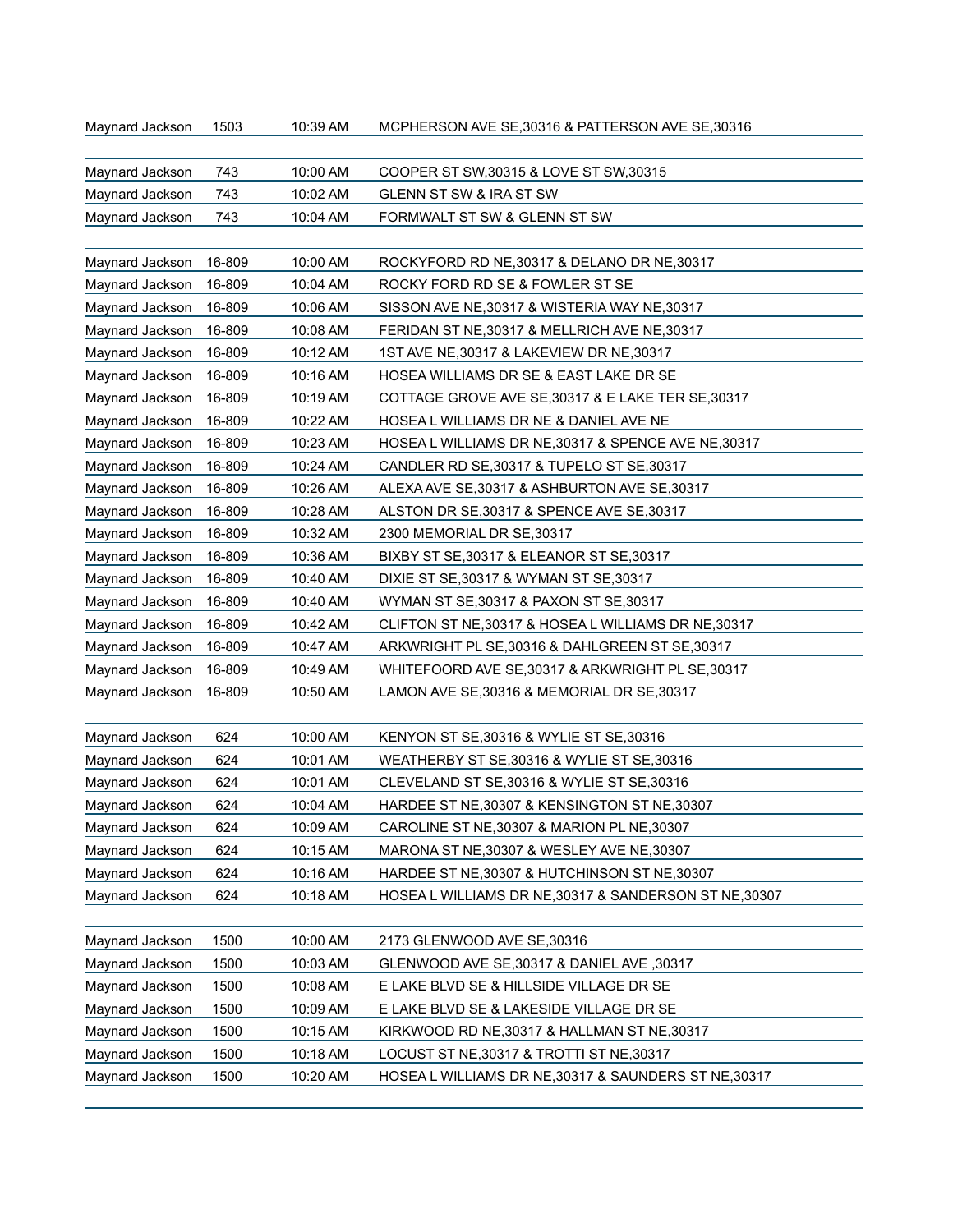| Maynard Jackson | 633 | 10:00 AM           | WASHINGTON ST SW, 30315 & POPE ST SW, 30315      |  |
|-----------------|-----|--------------------|--------------------------------------------------|--|
| Maynard Jackson | 633 | 10:01 AM           | CREW ST SW, 30315 & HAYGOOD AVE SW, 30315        |  |
| Maynard Jackson | 633 | $10:02 \text{ AM}$ | HAYGOOD AVE SE, 30315 & LIMAN AVE SE, 30315      |  |
| Maynard Jackson | 633 | $10:03$ AM         | HAYGOOD AVE SE, 30315 & VIOLET ST SE, 30315      |  |
| Maynard Jackson | 633 | 10:05 AM           | FARRINGTON AVE SE, 30315 & CONNALLY ST SE, 30315 |  |
| Maynard Jackson | 633 | 10:08 AM           | HANK AARON DR SE, 30315 & VANIRA AVE SE, 30315   |  |
| Maynard Jackson | 633 | $10:10$ AM         | ORMOND ST SE, 30315 & FRASER ST SE, 30315        |  |
|                 |     |                    |                                                  |  |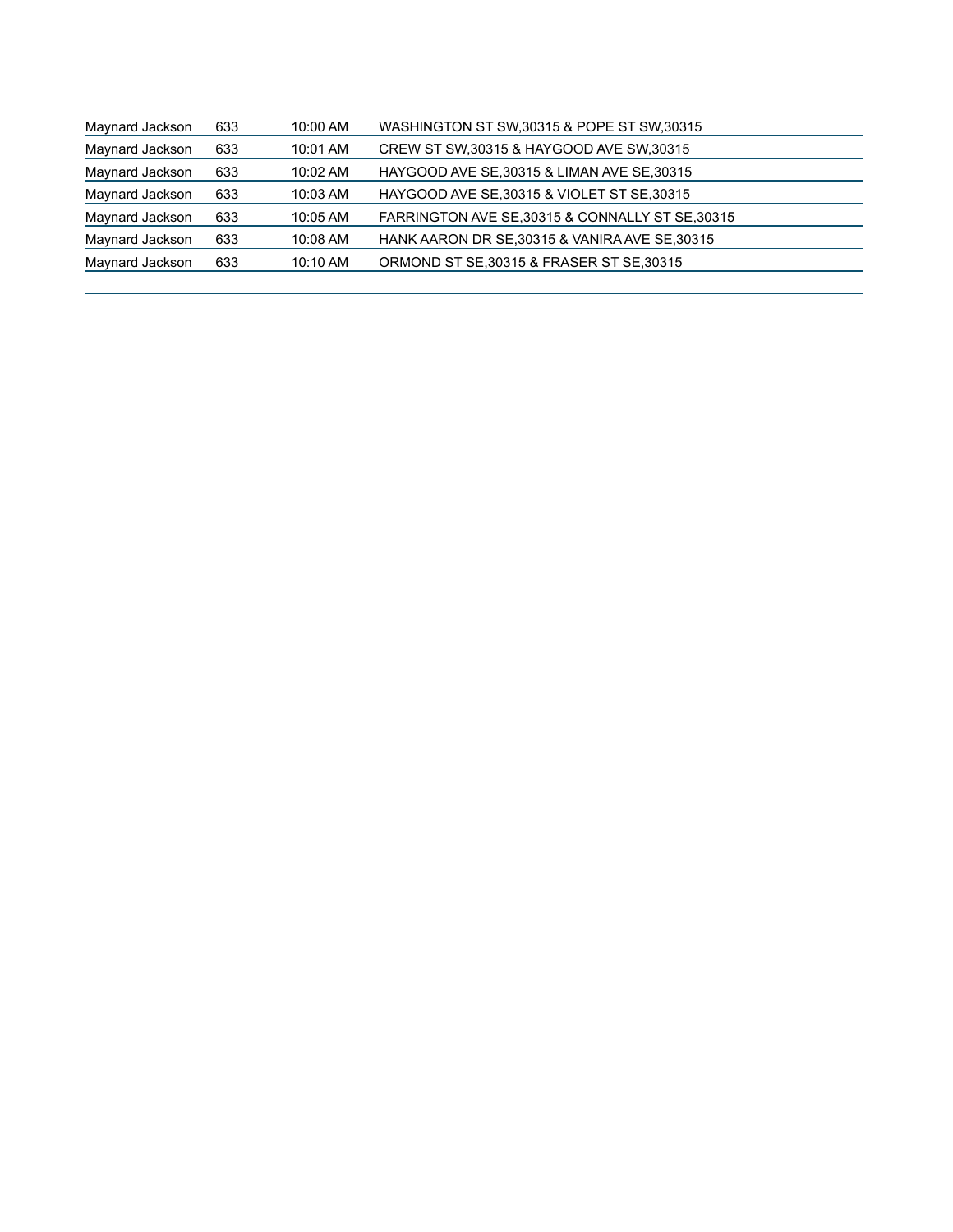| Maynard Jackson | 19-917 | 10:00 AM | MARONA ST NE, 30307 & WESLEY AVE NE, 30307             |
|-----------------|--------|----------|--------------------------------------------------------|
| Maynard Jackson | 19-917 | 10:01 AM | HARDEE ST NE, 30307 & HUTCHINSON ST NE, 30307          |
|                 |        |          |                                                        |
| Maynard Jackson | 639RG  | 10:00 AM | MCDANIEL ST SW & FULTON ST SW                          |
| Maynard Jackson | 639RG  | 10:04 AM | FORMWALT ST SW, 30312 & RICHARDSON ST SW, 30312        |
|                 |        |          |                                                        |
| South Atlanta   | 15-802 | 11:30 AM | SPRINGSIDE DR SE, 30354 & ALTAVIEW DR SE, 30354        |
| South Atlanta   | 15-802 | 11:32 AM | FAIRLANE DR SE, & CLEVELAND AVE SE                     |
| South Atlanta   | 15-802 | 11:33 AM | 365 CLEVELAND AVE SE @ ROSE FANN REC                   |
| South Atlanta   | 15-802 | 11:43 AM | CELVELAND AVE SE & JONESBORO RD SE                     |
|                 |        |          |                                                        |
| South Atlanta   | 19-920 | 11:30 AM | 2980 JONESBORO RD SE @ OXFORD VILLAGE APTS             |
| South Atlanta   | 19-920 | 11:35 AM | HOLLY DR SE, 30354 & HUMPHRIES DR SE, 30354            |
| South Atlanta   | 19-920 | 11:41 AM | HUMPHRIES DR SE, 30354 & SUSY GRIFFIN RD SE, 30354     |
|                 |        |          |                                                        |
| South Atlanta   | 678    | 11:30 AM | DIANA DR SW, 30315 & STEVE DR SW, 30315                |
| South Atlanta   | 678    | 11:30 AM | STEVE DR SW, 30315 & WANDA CIR SW, 30315               |
| South Atlanta   | 678    | 11:33 AM | OLD JONESBORO RD SW.30315 & 3RD AVE SW.30315           |
| South Atlanta   | 678    | 11:34 AM | 3RD AVE SW & DEARWOOD DR SW                            |
| South Atlanta   | 678    | 11:35 AM | 3RD AVE SW, 30315 & 8TH ST SW, 30315                   |
| South Atlanta   | 678    | 11:36 AM | GRAND AVE SW, 30315 & 8TH ST SW, 30315                 |
| South Atlanta   | 678    | 11:40 AM | FORREST HILLS DR SW, 30315 & MT ZION RD SW, 30354      |
|                 |        |          |                                                        |
| South Atlanta   | 19-918 | 11:30 AM | BROWNS MILL RD SE, 30315 & HARPER RD SE, 30315         |
| South Atlanta   | 19-918 | 11:33 AM | HARPER RD SE, 30315 & MEADOR AVE SE, 30315             |
| South Atlanta   | 19-918 | 11:37 AM | FINCH DR SE, 30315 & JAY PL SE, 30315                  |
| South Atlanta   | 19-918 | 11:44 AM | E RHINEHILL RD SE, 30315 & SARGENT PL SE, 30315        |
|                 |        |          |                                                        |
| South Atlanta   | 1502   | 11:30 AM | 925 CONLEY RD SE @ COLONY SQUARE APTS                  |
| South Atlanta   | 1502   | 11:37 AM | FOREST VALLEY DR SE, 30354 & FORREST PARK RD SE, 30354 |
| South Atlanta   | 1502   | 11:39 AM | OAKSHIRE WAY SE & ARDWICK CT SE                        |
| South Atlanta   | 1502   | 11:42 AM | OAKSHIRE WAY SE & LITHERLAND CT SE                     |
| South Atlanta   | 1502   | 11:45 AM | 3627 FORREST PARK RD SE, 30354 @ ESSEX HOUSE APTS      |
| South Atlanta   | 1502   | 11:51 AM | FORREST PARK RD SE & EISENHOWER RD SE                  |
|                 |        |          |                                                        |
| South Atlanta   | 19-919 | 11:30 AM | HUTCHENS RD SE, 30354 & KATOMARICK DR SE, 30354        |
| South Atlanta   | 19-919 | 11:33 AM | FORREST PARK RD SE, 30354 & HUTCHENS RD SE, 30354      |
| South Atlanta   | 19-919 | 11:38 AM | FORREST PARK RD SE & FORREST CIR SE                    |
| South Atlanta   | 19-919 | 11:39 AM | FORREST PARK RD SE & FORREST DR SE, 30354              |
| South Atlanta   | 19-919 | 11:46 AM | HUTCHINS RD SE & KING SMITH RD SE                      |
|                 |        |          |                                                        |
| South Atlanta   | 603    | 11:30 AM | FORREST PARK RD SE, 30315 & MCWILLIAMS RD SE, 30315    |
| South Atlanta   | 603    | 11:33 AM | REBEL FOREST DR SE, 30315 & NATHAM DR SE, 30315        |
| South Atlanta   | 603    | 11:34 AM | REBEL FOREST DR SE, 30315 & REDFORD DR SE, 30315       |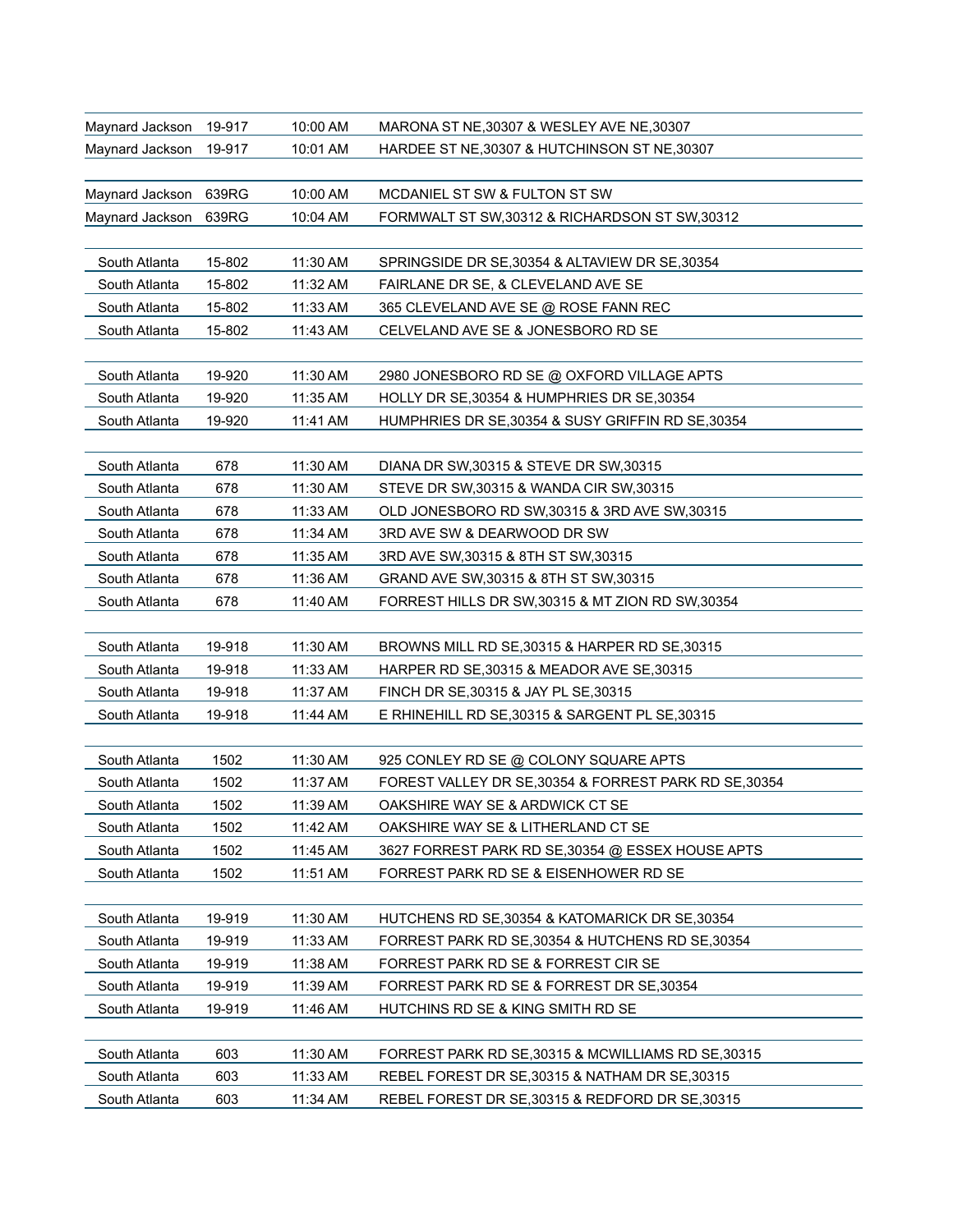| South Atlanta | 603    | 11:38 AM | FORREST PARK RD SE, 30315 & STONEWALL DR SE, 30315         |
|---------------|--------|----------|------------------------------------------------------------|
| South Atlanta | 603    | 11:38 AM | STONEWALL DR SE, 30315 & OHARA PL SE, 30315                |
| South Atlanta | 603    | 11:42 AM | CONSTITUTION RD SE, 30315 & REGIS RD SE, 30315             |
| South Atlanta | 603    | 11:48 AM | CONSTITUTION RD SE, 30315 & CONSTITUTION APT ENT SE, 30315 |
|               |        |          |                                                            |
| South Atlanta | 1503   | 11:30 AM | 2520 JONESBORO RD SE, 30315 (COLONY SOUTH)                 |
| South Atlanta | 1503   | 11:36 AM | JONESBORO RD SE, 30315 & MCWILLIAMS RD SE, 30315           |
| South Atlanta | 1503   | 11:37 AM | CONSTITUTION RD SE, 30315 & JONESBORO RD SE, 30315         |
| South Atlanta | 1503   | 11:40 AM | BURROUGHS AVE SE, 30315 & CAREY DR SE, 30315               |
| South Atlanta | 1503   | 11:42 AM | CAREY DR SE.30315 & JERNIGAN PL SE.30315                   |
| South Atlanta | 1503   | 11:43 AM | MCWILLIAMS RD SE, 30315 & BURROUGHS AVE SE, 30315          |
| South Atlanta | 1503   | 11:44 AM | BROWNS MILL RD SE, 30354 & BANBERRY DR SE, 30315           |
| South Atlanta | 1503   | 11:45 AM | BANBERRY DR SE, 30315 & TONI PL SE, 30315                  |
| South Atlanta | 1503   | 11:47 AM | LINDA LN SE, 30315 & LYDIA DR SE, 30315                    |
| South Atlanta | 1503   | 11:50 AM | CLEVELAND AVE SE, 30315 & LOIS LN SE, 30315                |
|               |        |          |                                                            |
| South Atlanta | 743    | 11:30 AM | BROWNS MILL RD SE, 30315 & GREENDALE DR SE, 30315          |
| South Atlanta | 743    | 11:30 AM | BROWNS MILL RD SE, 30315 & ADELLE ST SE, 30315             |
| South Atlanta | 743    | 11:33 AM | RICHMOND AVE SE, 30315 & SOUTHBEND AVE SE, 30315           |
| South Atlanta | 743    | 11:37 AM | JONESBORO RD SE, 30315 & JORDAN ST SE, 30315               |
| South Atlanta | 743    | 11:38 AM | JORDAN ST SE, 30315 & LAKEWOOD TER SE, 30315               |
| South Atlanta | 743    | 11:39 AM | CONRAD AVE SE, 30315 & LAKEWOOD TER SE, 30315              |
| South Atlanta | 743    | 11:46 AM | 174 MOURY AVE SE, 30315 (VILLAGES AT CARVER)               |
| South Atlanta | 743    | 11:54 AM | 211 THORNTON ST SW, 30315 (ARTHUR LANGFORD REC CENTER)     |
| South Atlanta | 743    | 12:03 PM | 1700 GIBEN RD SW, 30315 (VILLAGES AT LAKEWOOD)             |
|               |        |          |                                                            |
| South Atlanta | 16-809 | 11:30 AM | SPRINGDALE PL 30315 & SPRINGDALE RD 30315(BAPTIST CHURCH)  |
| South Atlanta | 16-809 | 11:39 AM | LANGSTON DR SW, 30315 & PERKERSON RD SW, 30315             |
| South Atlanta | 16-809 | 11:41 AM | PERKERSON RD SE & YALE PL SE                               |
| South Atlanta | 16-809 | 11:43 AM | SPRINGDALE RD SE & PEGG RD SE                              |
| South Atlanta | 16-809 | 11:46 AM | QUAKER ST SW,30315 & SPRING GARDEN DR SW,30315             |
| South Atlanta | 16-809 | 11:48 AM | JEFFERSON AVE SW, 30315 & SPRINGDALE RD SW, 30315          |
|               |        |          |                                                            |
| South Atlanta | 624    | 11:30 AM | BEELER DR SW, 30315 & CONNELL AVE SW, 30315                |
| South Atlanta | 624    | 11:32 AM | 501 CONNELL AVE SW, 30315 (TRAILER PARK)                   |
| South Atlanta | 624    | 11:39 AM | CLEVELAND AVE SW, 30315 & DEARWOOD DR SW, 30315            |
|               |        |          |                                                            |
| South Atlanta | 1500   | 11:30 AM | POMONA CIR SW, 30315 & PEGG RD SW, 30315                   |
| South Atlanta | 1500   | 11:36 AM | 2800 SPRINGDALE RD SW (WALMART)                            |
|               |        |          |                                                            |
| South Atlanta | 633    | 11:30 AM | BAYWOOD DR SE, 30315 & BROMACK DR SE, 30315                |
| South Atlanta | 633    | 11:36 AM | OLD HAPEVILLE RD SW, 30315 & MEADOW PARK DR SW, 30315      |
| South Atlanta | 633    | 11:49 AM | 2637 OLD HAPEVILLE RD SE @ COLONIAL SQUARE APTS            |
|               |        |          |                                                            |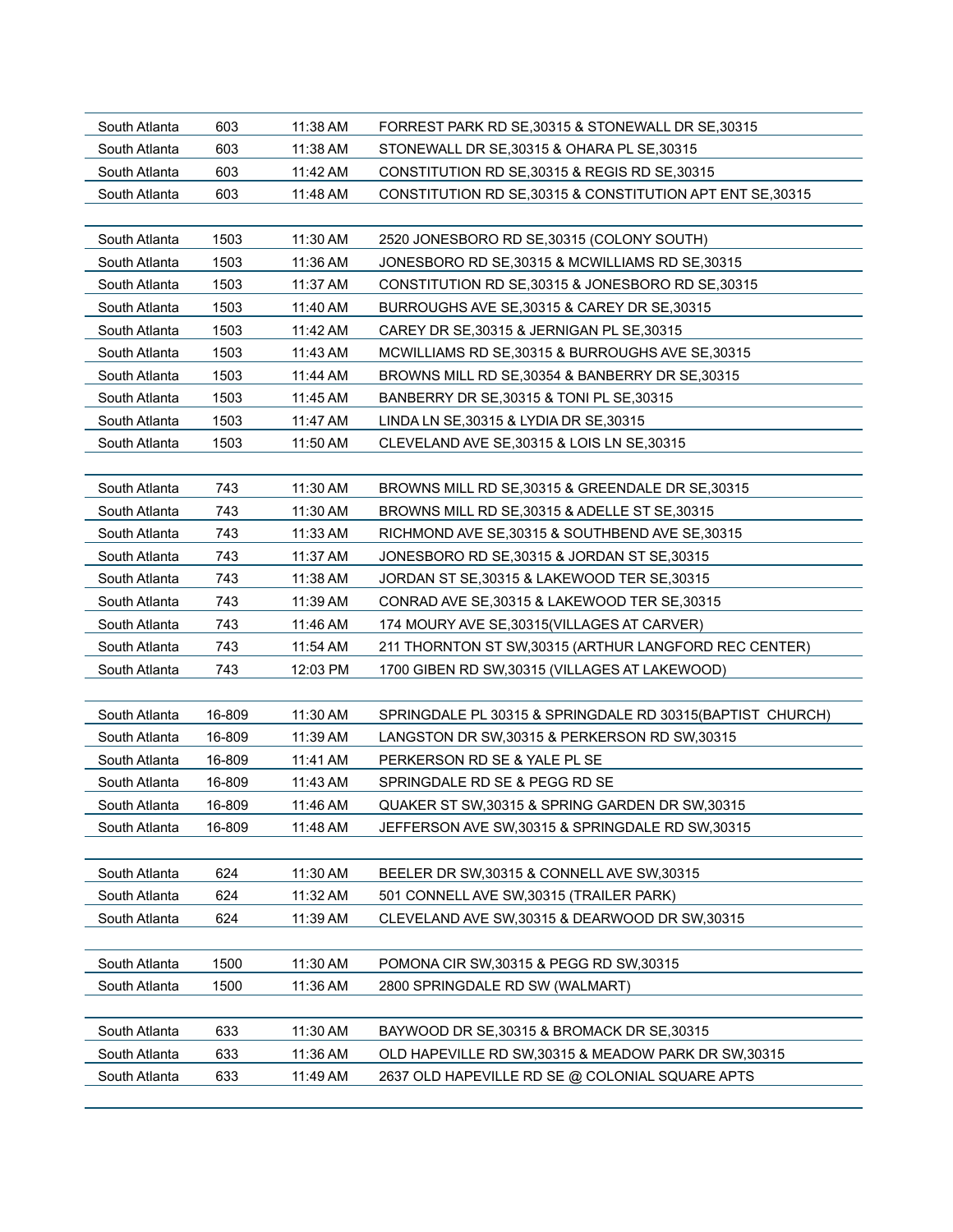| South Atlanta | 19-917 | 11:30 AM   | FORREST PARK RD SE, 30315 & NORWOOD RD SE, 30315 |
|---------------|--------|------------|--------------------------------------------------|
| South Atlanta | 19-917 | $11:33$ AM | GRANGE DR SE, 30315 & LATHROP ST SE, 30315       |
| South Atlanta | 19-917 | 11:34 AM   | GRANGE DR SE, 30315 & GRANGE CT SE, 30315        |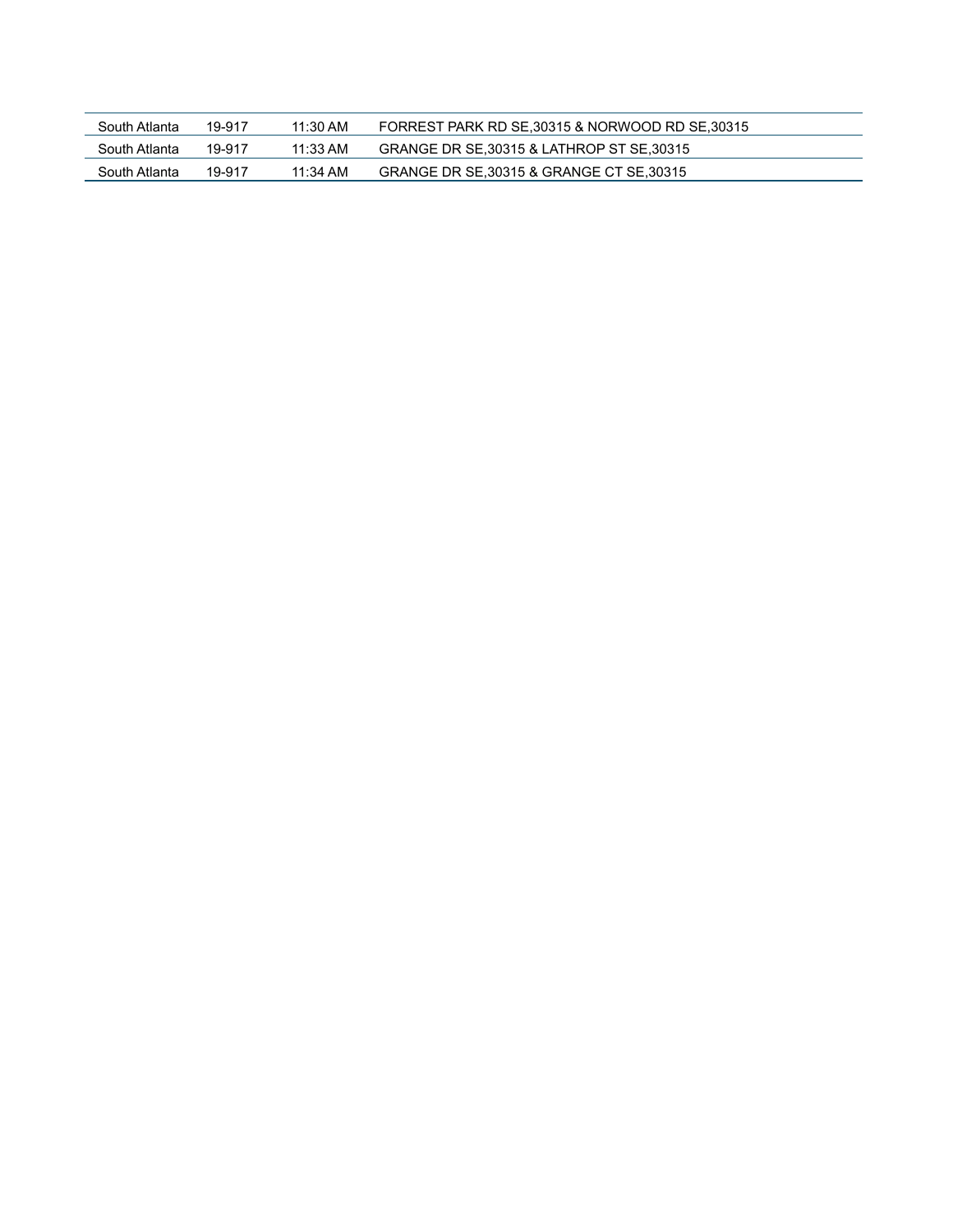| 19-917<br>11:35 AM<br>THOMASVILLE BLVD SE, 30315 & MARTIN CT SE, 30315<br>South Atlanta  |  |
|------------------------------------------------------------------------------------------|--|
| 11:39 AM<br>FULTON BRG SE, 30315 & THOMASVILLE BLVD SE, 30315<br>South Atlanta<br>19-917 |  |
| South Atlanta<br>19-917<br>11:58 AM<br>BROWNS MILL RD SE, 30354 & OAK DR SE, 30354       |  |
| 11:59 AM<br>South Atlanta<br>19-917<br>MACEDONIA RD SE, 30354 & RENAULT RD SE, 30354     |  |
| 19-917<br>12:01 PM<br>South Atlanta<br>VILLA CIR SE, 30354 & COLOGNE DR SE, 30354        |  |
|                                                                                          |  |
| 720<br>Carver<br>11:30 AM<br>CAMPBELLTON RD SW, 30311 & STANTON RD SW, 30311             |  |
| 720<br>Carver<br>11:33 AM<br>CAMPBELLTON RD SW.30311 & WILLOWBROOK DR SW.30311           |  |
| 720<br>11:34 AM<br>WILLOWBROOK DR SW, 30311 & BEECHWOOD BLVD SW, 30311<br>Carver         |  |
| 720<br>11:35 AM<br>VENETIAN DR SW, 30311 & MORAY ST SW, 30311<br>Carver                  |  |
| 720<br>Carver<br>11:37 AM<br>MORAY ST SW, 30311 & SANDTOWN RD SW, 30311                  |  |
| 720<br>11:38 AM<br>SANDTOWN RD SW, 30311 & VENETIAN DR<br>Carver                         |  |
| 720<br>11:38 AM<br>Carver<br>VENETIAN DR SW, 30311 & LOCKWOOD DR SW, 30311               |  |
| 720<br>11:40 AM<br>TRACY ST SW & WESTMONT RD SW<br>Carver                                |  |
|                                                                                          |  |
| 19-913<br>11:30 AM<br>Carver<br>FLETCHER ST SW, 30310 & GARIBALDI ST SW, 30310           |  |
| 19-913<br>11:32 AM<br>HUBBARD ST SW, 30310 & ROY ST SW, 30310<br>Carver                  |  |
| 19-913<br>11:35 AM<br>MAYLAND AVE SW, 30310 & MAYLAND CIR SW, 30310<br>Carver            |  |
|                                                                                          |  |
| 713<br>11:30 AM<br>WESTRIDGE RD SW, 30311 & EASTRIDGE RD SW, 30311<br>Carver             |  |
| 713<br>11:32 AM<br>AVON AVE SW, 30311 & KENMORE ST SW, 30311<br>Carver                   |  |
| 713<br>11:33 AM<br>AVON AVE SW, 30311 & GRAYMONT DR SW, 30310<br>Carver                  |  |
| 713<br>11:34 AM<br>Carver<br>AVON AVE SW, 30310 & EPWORTH ST SW, 30310                   |  |
|                                                                                          |  |
| 626<br>Carver<br>11:30 AM<br>EVANS DR SW, 30310 & OSBORNE ST SW, 30310                   |  |
| 626<br>Carver<br>11:32 AM<br>HARTE DR SW, 30310 & LANGSTON AVE SW, 30310                 |  |
| 626<br>11:33 AM<br>Carver<br>KATHERWOOD DR SW, 30310 & MELROSE DR SW, 30310              |  |
|                                                                                          |  |
| 1501<br>11:30 AM<br>LYNNHAVEN DR SW, 30310 & CHARLTON PL SW, 30310<br>Carver             |  |
| 1501<br>11:32 AM<br>MELVIEW DR SW & MANFORD RD SW<br>Carver                              |  |
|                                                                                          |  |
| 19-914<br>11:30 AM<br>PEEPLES ST SW, 30310 & LAWTON AVE SW, 30310<br>Carver              |  |
| 19-914<br>11:34 AM<br>Carver<br>EWING PL SW, 30310 & OAKLAND DR SW, 30310                |  |
| Carver<br>19-914<br>11:34 AM<br>OAKLAND DR SW,30310 & MONTREAT AVE SW,30310              |  |
| 19-914<br>11:34 AM<br>Carver<br>OAKLAND DR SW, 30310 & PLAZA AVE SW, 30310               |  |
|                                                                                          |  |
| 674<br>11:30 AM<br>CASPLAN ST SW, 30310 & LISBON DR SW, 30310<br>Carver                  |  |
| 674<br>11:34 AM<br>BREWER BLVD SW, 30310 & VICTORY DR SW, 30310<br>Carver                |  |
| 674<br>11:37 AM<br>Carver<br>LISBON DR SW, 30310 & OANA ST SW, 30310                     |  |
| 674<br>11:42 AM<br>ST JOHN AVE SW & METROPOLITAN PKY SW (BROOKSIDE APTS)<br>Carver       |  |
| 674<br>11:48 AM<br>METROPOLITAN PKY SW, 30315 & GRANT ST SW, 30315<br>Carver             |  |
|                                                                                          |  |
|                                                                                          |  |
| 11:30 AM<br>673<br>CAMPBELLTON RD SW, 30311 & STANTON RD SW, 30311<br>Carver             |  |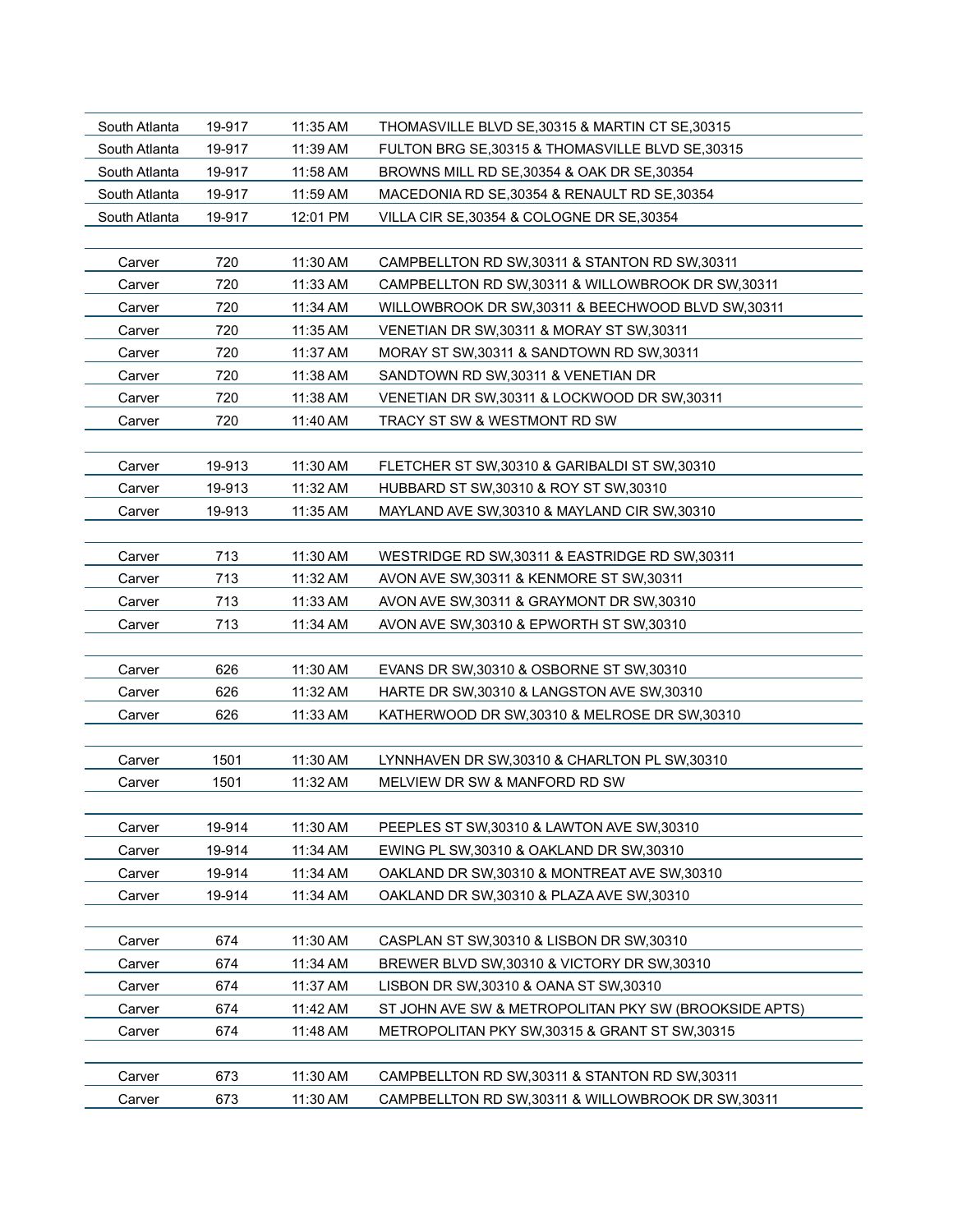| Carver | 673 | 11:31 AM | WILLOWBROOK DR SW, 30311 & BEECHWOOD BLVD SW, 30311 |
|--------|-----|----------|-----------------------------------------------------|
| Carver | 673 | 11:32 AM | VENETIAN DR SW, 30311 & MORAY ST SW, 30311          |
| Carver | 673 | 11:34 AM | MORAY ST SW, 30311 & SANDTOWN RD SW, 30311          |
| Carver | 673 | 11:35 AM | SANDTOWN RD SW, 30311 & VENETIAN DR                 |
| Carver | 673 | 11:35 AM | VENETIAN DR SW, 30311 & LOCKWOOD DR SW, 30311       |
| Carver | 673 | 11:37 AM | TRACY ST SW & WESTMONT RD SW                        |
|        |     |          |                                                     |
| Carver | 690 | 11:30 AM | TIFT AVE SW, 30310 & HUGH ST SW, 30310              |
| Carver | 690 | 11:38 AM | LILLIAN AVE SW, 30310 & OAKHILL AVE SW, 30310       |
| Carver | 690 | 11:47 AM | ALLENE AVE SW, 30310 & ELBERT ST SW, 30310          |
| Carver | 690 | 11:49 AM | BROOKLINE ST SW, 30310 & MAYLAND AVE SW, 30310      |
| Carver | 690 | 11:51 AM | CATHERINE ST SW, 30310 & LEXINGTON AVE SW, 30310    |
|        |     |          |                                                     |
| Carver | 707 | 11:30 AM | ARTHUR ST SW, 30310 & HOBSON ST SW, 30310           |
| Carver | 707 | 11:31 AM | ARTHUR ST SW, 30310 & SIMS ST SW, 30310             |
| Carver | 707 | 11:33 AM | MARY ST SW, 30310 & SMITH ST SW, 30310              |
| Carver | 707 | 11:35 AM | MCDANIEL ST SW, 30310 & ROCKWELL ST SW, 30310       |
| Carver | 707 | 11:38 AM | 765 MCDANIEL ST SW,30310 (HERITAGE STATION)         |
| Carver | 707 | 11:44 AM | ROCKWELL ST SW, 30310 & WELCH ST SW, 30310          |
| Carver | 707 | 11:46 AM | HUMPHRIES ST SW, 30310 & SHELTON AVE SW, 30310      |
|        |     |          |                                                     |
| Carver | 717 | 11:30 AM | OAKLAND DR SW, 30310 & OAKLAND LN SW, 30310         |
|        |     |          |                                                     |
| Carver | 741 | 11:30 AM | 2001 SYLVAN RD SW, 30310 (CARIBU APARTMENTS)        |
| Carver | 741 | 11:36 AM | ESTES DR SW, 30310 & FULTON BLVD SW, 30310          |
| Carver | 741 | 11:39 AM | 3339 ARROW ST, 30310 (CONDOMINUMS)                  |
| Carver | 741 | 11:47 AM | ASTOR AVE SW, 30310 & SYLVAN RIDGE DR SW, 30310     |
|        |     |          |                                                     |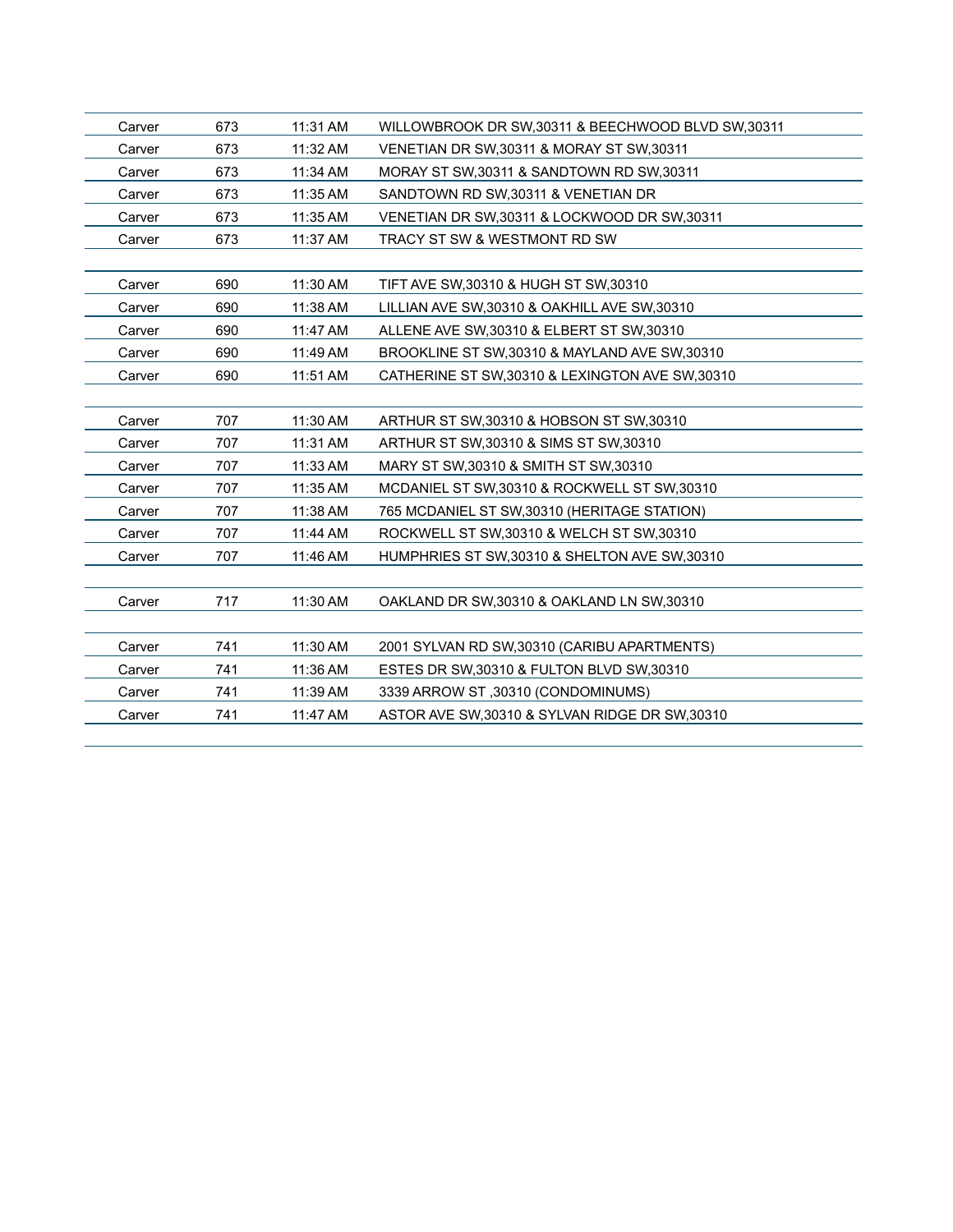| Carver | 663    | 11:30 AM | CAMPBELLTON RD SW, 30310 & EPWORTH ST SW, 30310           |
|--------|--------|----------|-----------------------------------------------------------|
| Carver | 663    | 11:33 AM | AVON AVE SW, 30310 & EPWORTH ST SW, 30310                 |
| Carver | 663    | 11:34 AM | ALMONT DR SW, 30310 & WYLAND DR SW, 30310                 |
| Carver | 663    | 11:36 AM | ALMONT DR SW, 30310 & OAKLAND DR SW, 30310                |
| Carver | 663    | 11:37 AM | AVON AVE SW, 30310 & OAKLAND DR SW, 30310                 |
|        |        |          |                                                           |
| Mays   | 1506   | 11:30 AM | 3438 BOULDER PARK DR SW, 30331 (BY CHURCH)                |
|        |        |          |                                                           |
| Mays   | 614    | 11:47 AM | 4204 BOULDER PARK DR SW, 30331                            |
| Mays   | 614    | 11:51 AM | DOLLAR MILL RD SW, 30331 & UTOY CIR SW, 30331             |
| Mays   | 614    | 11:53 AM | DOLLAR MILL RD SW, 30331 & UTOY CIR SW, 30331             |
| Mays   | 614    | 11:58 AM | 4436 BOULDER PARK DR SW, 30331                            |
| Mays   | 614    | 12:03 PM | BOULDER PARK DR SW, 30331 & BAKERS FERRY RD SW, 30331     |
| Mays   | 614    | 12:05 PM | BAKERS FERRY RD SW, 30331 & LE CONTE HWY SW, 30331        |
| Mays   | 614    | 12:08 PM | WAITS DR SW, 30331 & DOSTER DR SW, 30331                  |
| Mays   | 614    | 12:10 PM | TARRAGON WAY SW, 30331 & ALEX WAY SW, 30331               |
| Mays   | 614    | 12:12 PM | BASIL WAY SW, 30331 & TARRAGON WAY SW, 30331              |
| Mays   | 614    | 12:15 PM | BAKERS FERRY RD SW, 30331 & FENNEL WAY SW, 30331          |
|        |        |          |                                                           |
| Mays   | 19-933 | 11:37 AM | 244 DOLLAR MILL RD SW, 30331                              |
| Mays   | 19-933 | 11:40 AM | 4254 BAKERS FERRY RD SW, 30331                            |
| Mays   | 19-933 | 11:41 AM | CANDLELIGHT LN SW, 30331 & RENFREW CT SW, 30331           |
| Mays   | 19-933 | 11:43 AM | CANDLELIGHT LN SW, 30331 & KENORA DR SW, 30331            |
| Mays   | 19-933 | 11:44 AM | CORNELL BLVD SW, 30331 & WHITWORTH DR SW, 30331           |
| Mays   | 19-933 | 11:45 AM | WHITWORTH DR SW, 30331 & ADAMSVILLE DR SW, 30331          |
| Mays   | 19-933 | 11:47 AM | ADAMSVILLE DR SW, 30331 & WOODSTOCK DR SW, 30331          |
| Mays   | 19-933 | 11:51 AM | OAKSIDE DR SW, 30331 & STAMFORD RD SW, 30331              |
| Mays   | 19-933 | 11:53 AM | WISTERIA LN SW, 30331 & DOVER BLVD SW, 30331              |
| Mays   | 19-933 | 11:56 AM | WISTERIA LN SW, 30331 & FAIRBURN RD SW, 30331             |
|        |        |          |                                                           |
| Mays   | 19-946 | 11:30 AM | FERRIS ST SW, 30310 & WESTWOOD AVE SW, 30310              |
| Mays   | 19-946 | 11:31 AM | SHIRLEY ST SW & WESTWOOD AVE SW                           |
| Mays   | 19-946 | 11:33 AM | KENNOLIA DR SW, 30310 & ROGERS AVE SW, 30310              |
| Mays   | 19-946 | 11:35 AM | S GORDON ST SW, 30310 & ALVARADO TER SW, 30310            |
|        |        |          |                                                           |
| Mays   | 19-930 | 11:30 AM | 1981 MARTIN LUTHER KING JR DR SW,30310                    |
| Mays   | 19-930 | 11:31 AM | WILSON AVE NW, 30310 & MARTIN LUTHER KING JR DR SW, 30310 |
| Mays   | 19-930 | 11:34 AM | GORDON PLAZA 34 PEYTON RD SW                              |
| Mays   | 19-930 | 11:34 AM | 35 HAMILTON E HOLMES DR NW,30311                          |
|        |        |          |                                                           |
| Mays   | 679    | 11:30 AM | 400 FAIRBURN RD SW @ TOWNHOUSE APTS                       |
|        |        |          |                                                           |
| Mays   | 19-931 | 11:30 AM | BAKERS FERRY RD NW & BURRE LN NW                          |
| Mays   | 19-931 | 11:33 AM | BAKERS FERRY RD NW & WISTERIA LN NW                       |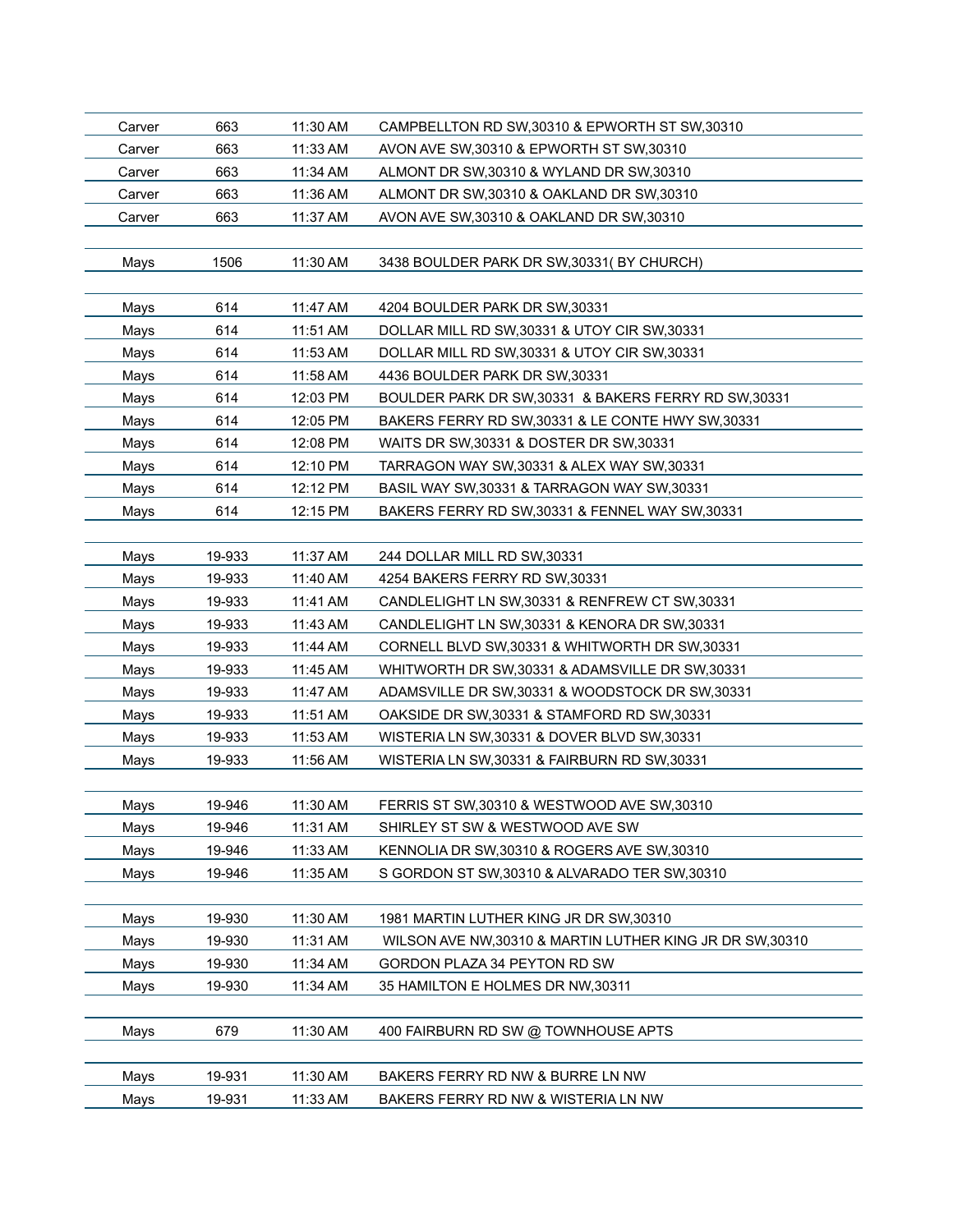| Mays | 19-931 | 11:35 AM | KENNER DR SW, 30331 & STAMFORD RD SW, 30331              |
|------|--------|----------|----------------------------------------------------------|
| Mays | 19-931 | 11:38 AM | FAIRBURN RD SW, 30331 & KENNER DR SW, 30331              |
| Mays | 19-931 | 11:40 AM | 112 HOWELL DR SW, 30331                                  |
| Mays | 19-931 | 11:46 AM | BROWNLEE PL SW, 30331 & BROWNLEE RD SW, 30331            |
|      |        |          |                                                          |
| Mays | 19-934 | 11:30 AM | BOULDER PARK DR SW, 30331 & FAIRBURN RD SW, 30331        |
| Mays | 19-934 | 11:34 AM | LINE RD SW, 30331 & BRANCH DR SW, 30331                  |
| Mays | 19-934 | 11:36 AM | BOULDER PARK DR SW, 30331 & LINE RD SW, 30331            |
| Mays | 19-934 | 11:38 AM | BOULDER PARK DR SW, 30331 & WILSON MILL RD SW, 30331     |
| Mays | 19-934 | 11:40 AM | PLAINVILLE DR SW, 30331 & WILLOW COVE WAY SW, 30331      |
| Mays | 19-934 | 11:43 AM | PALINVILLE DR NW & PALINVILLE TRL                        |
| Mays | 19-934 | 11:47 AM | PLAINVILLE CIR SW, 30331 & PLAINVILLE DR SW, 30331       |
| Mays | 19-934 | 11:49 AM | PLAINVILLE DR SW, 30331 & PLAINVILLE PL SW, 30331        |
|      |        |          |                                                          |
| Mays | 681    | 11:30 AM | 320 FAIRBURN RD SW @ CENTRAL METHODIS APTS               |
|      |        |          |                                                          |
| Mays | 657    | 11:30 AM | 2053 MARTIN LUTHER KING JR DR SW, ATLANTA, GA 30310      |
| Mays | 657    | 11:31 AM | HENRY AARON AVE SW,30310 & LARCHWOOD ST SW,30310         |
| Mays | 657    | 11:32 AM | LARCHWOOD ST SW, 30310 & WYNNWOOD DR SW, 30310           |
| Mays | 657    | 11:32 AM | AUTUMN LN SW, 30310 & LARCHWOOD ST SW, 30310             |
| Mays | 657    | 11:33 AM | LARCHWOOD ST SW, 30310 & BARFIELD AVE SW, 30310          |
| Mays | 657    | 11:34 AM | LARCHWOOD ST SW, 30310 & SILVER SPRINGS CIR SW, 30310    |
| Mays | 657    | 11:35 AM | LARCHWOOD ST SW, 30310 & WILLIS MILL RD SW, 30311        |
| Mays | 657    | 11:38 AM | KELSO DR SW, 30311 & PEYTON RD SW, 30311                 |
| Mays | 657    | 11:41 AM | CATIVO DR SW, 30311 & PEYTON WOODS TRL SW, 30311         |
| Mays | 657    | 11:44 AM | PEYTON WOODS TRL SW, 30311 & HOPE CT SW, 30311           |
| Mays | 657    | 11:46 AM | 635 PEYTON RD SW, 30311                                  |
| Mays | 657    | 11:46 AM | 735 PEYTON RD SW, 30311                                  |
|      |        |          |                                                          |
| Mays | 19-942 | 11:30 AM | BROWNLEE RD SW, 30311 & SCOTT ST SW, 30311               |
| Mays | 19-942 | 11:32 AM | BROWNLEE RD SW, 30311 & SCOTT ST SW, 30311               |
| Mays | 19-942 | 11:34 AM | CUSHMAN CIR SW, 30311 & WILKINS LN SW, 30311             |
| Mays | 19-942 | 11:36 AM | 3160 MARTIN LUTHER KING JR DR SW, 30311                  |
|      |        |          |                                                          |
| Mays | 643    | 11:30 AM | CAMPBELLTON RD SW & BENT CREEK WAY SW                    |
| Mays | 643    | 11:35 AM | CAMPBELLTON RD SW & DELOWE DR SW (@ SHELL GAS STATION)   |
| Mays | 643    | 11:37 AM | 2400 CAMPBELLTON RD SW,30311                             |
|      |        |          |                                                          |
| Mays | 19-944 | 11:30 AM | HARLAN RD SW & FIELDING LN SW                            |
| Mays | 19-944 | 11:32 AM | FIELDING LN SW, 30311 & SHELLY DR SW, 30311              |
| Mays | 19-944 | 11:33 AM | KEATS DR NW & THACKERY DR SW                             |
| Mays | 19-944 | 11:34 AM | HALDANE DR SW & KEATS DR SW                              |
| Mays | 19-944 | 11:39 AM | HARLAN RD SW, 30311 & EMERALD CT SW, 30311               |
| Mays | 19-944 | 11:40 AM | HARLAN RD SW, 30311 & MARTIN LUTHER KING JR DR SW, 30311 |
|      |        |          |                                                          |